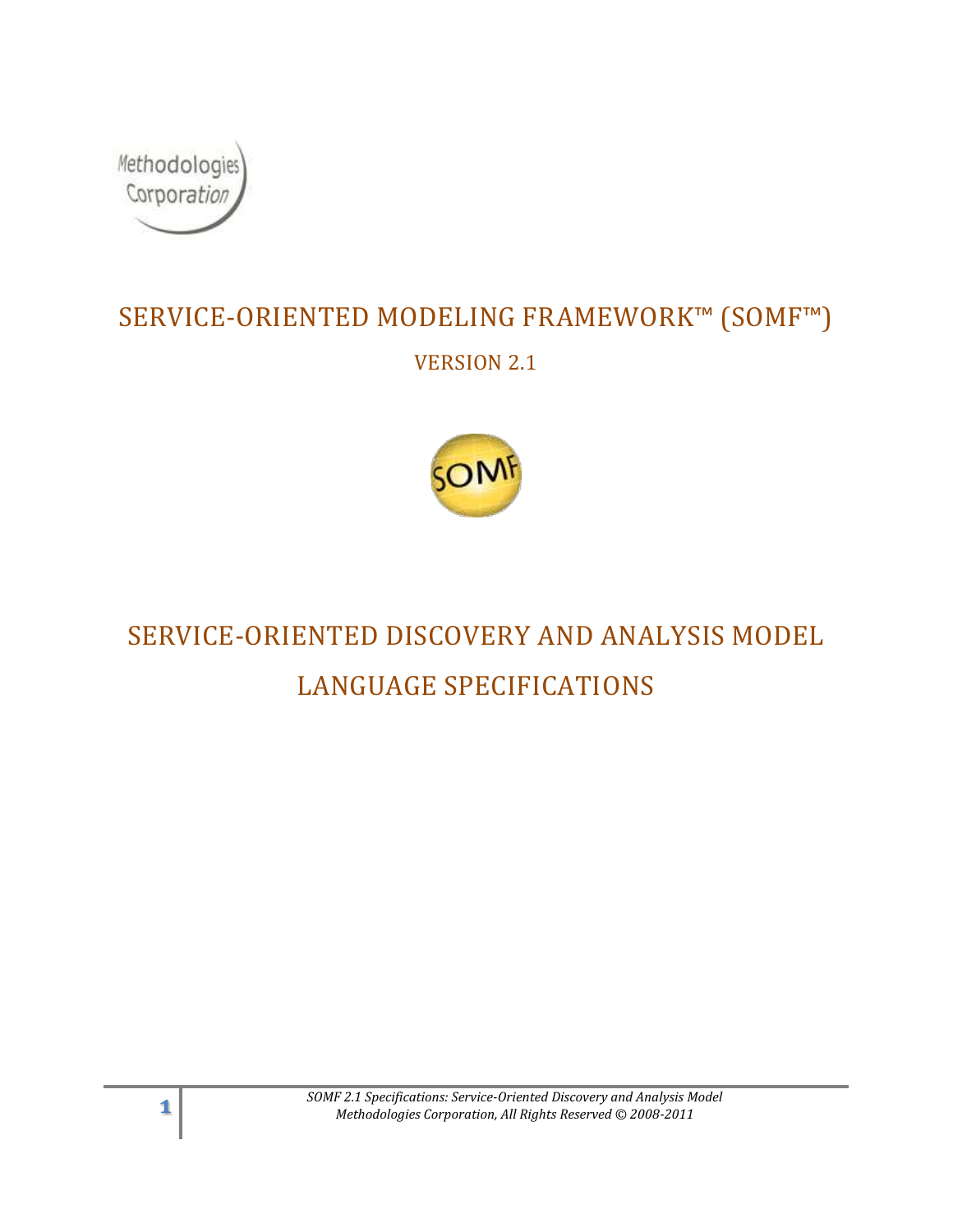# **TABLE OF CONTENTS**

| $\bf INTRODUCTION \,\, \ldots \,\, \ldots \,\, \ldots \,\, \ldots \,\, \ldots \,\, \ldots \,\, \ldots \,\, \ldots \,\, \ldots \,\, \ldots \,\, \ldots \,\, \ldots \,\, \ldots \,\, \ldots \,\, \ldots \,\, \ldots \,\, \ldots \,\, \ldots \,\, \ldots \,\, \ldots \,\, \ldots \,\, \ldots \,\, \ldots \,\, \ldots \,\, \ldots \,\, \ldots \,\, \ldots \,\, \ldots \,\, \ldots \,\, \ldots \,\, \ldots \,\, \ldots \,\, \ldots \,\, \ldots \,\, \ldots \,\, \ldots$ |
|--------------------------------------------------------------------------------------------------------------------------------------------------------------------------------------------------------------------------------------------------------------------------------------------------------------------------------------------------------------------------------------------------------------------------------------------------------------------|
|                                                                                                                                                                                                                                                                                                                                                                                                                                                                    |
|                                                                                                                                                                                                                                                                                                                                                                                                                                                                    |
|                                                                                                                                                                                                                                                                                                                                                                                                                                                                    |
|                                                                                                                                                                                                                                                                                                                                                                                                                                                                    |
|                                                                                                                                                                                                                                                                                                                                                                                                                                                                    |
|                                                                                                                                                                                                                                                                                                                                                                                                                                                                    |
|                                                                                                                                                                                                                                                                                                                                                                                                                                                                    |
|                                                                                                                                                                                                                                                                                                                                                                                                                                                                    |
|                                                                                                                                                                                                                                                                                                                                                                                                                                                                    |
|                                                                                                                                                                                                                                                                                                                                                                                                                                                                    |
|                                                                                                                                                                                                                                                                                                                                                                                                                                                                    |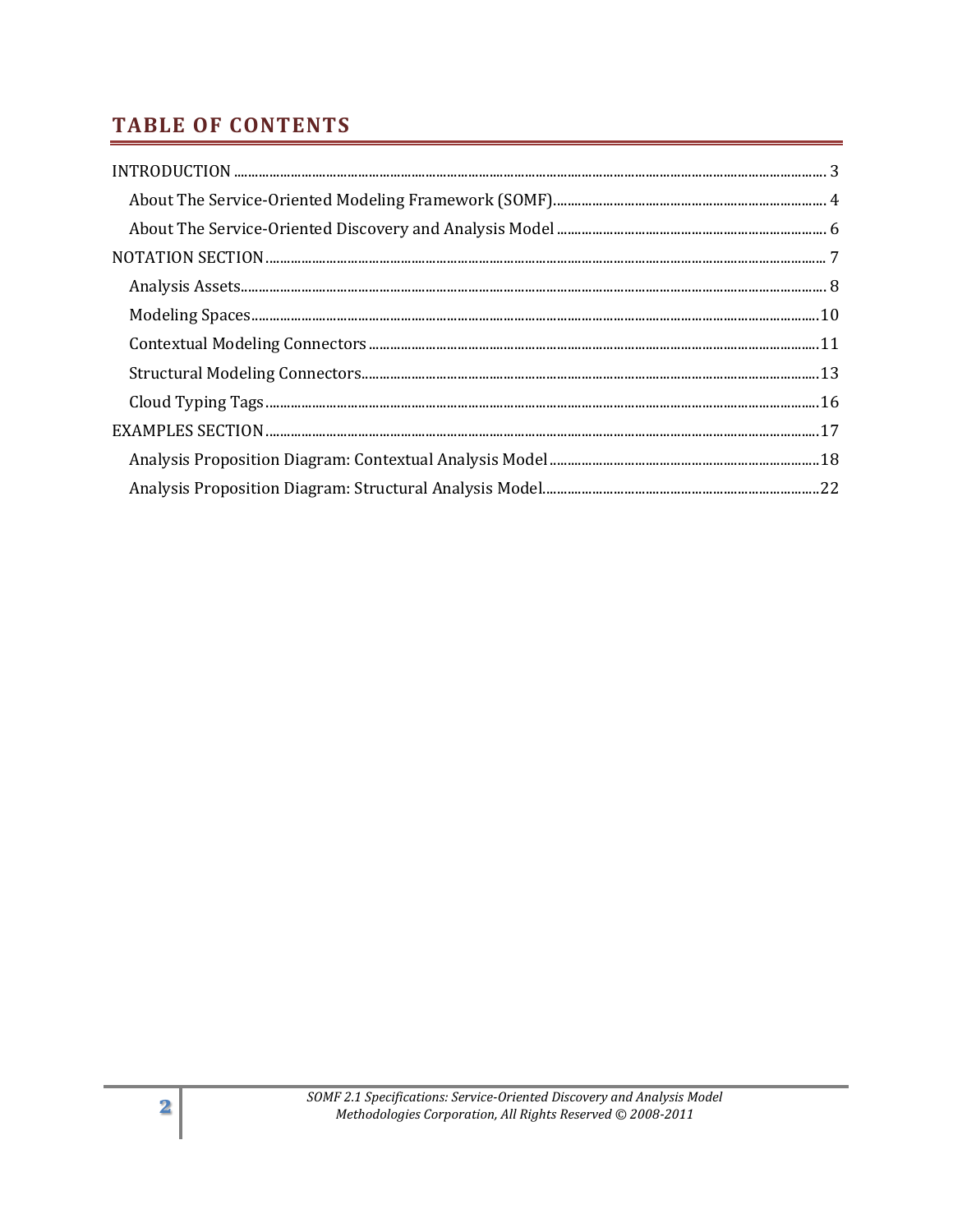<span id="page-2-0"></span>**INTRODUCTION**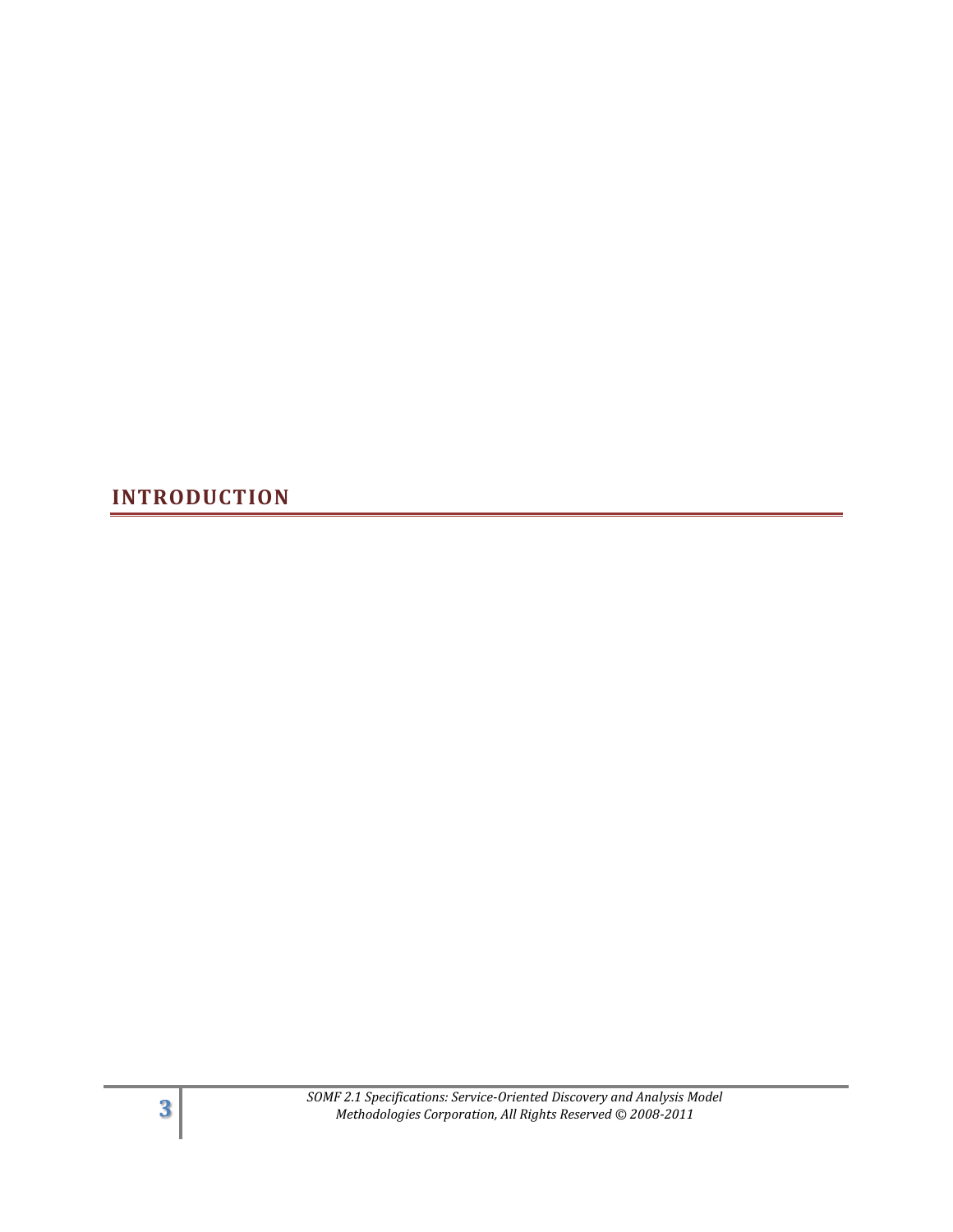### <span id="page-3-0"></span>**ABOUT THE SERVICE-ORIENTED MODELING FRAMEWORK (SOMF)**

The service-oriented era has begun. New technologies have emerged to support the "service" notion that signifies, today more than ever, a shift in modern computing whose driving aspects are business imperatives and innovative technological implementations. The service paradigm is not a new concept; however, it emboldens the business perspective of every software development life cycle. Furthermore, unlike the objectoriented approach, which is founded to support modeling of object-based computer programming languages, the service-oriented modeling framework embodies distinct terminology to foster loose coupling of software assets, reuse of software components, acceleration of time-to-market, reduction of organizational expenditure, and more.

### SUPPORTING THE SERVICE-ORIENTED MODELING NOTION

Thus, to support service-oriented modeling activities, SOMF depicts the term "service" as a holistic entity that may encapsulate business requirements, and from a technological perspective, is identified with a software component. This organizational software entity, namely a "service" that is subject to modeling activities, may be any software construct that the enterprise owns, such as an application, software system, system software, Web service, software library, store procedure, database, business process, enterprise service bus, object, cloud computing service, and more.

### SO WHAT IS SOMF?

SOMF is a model-driven engineering methodology whose discipline-specific modeling language and best practices focus on software design and distinct architecture activities employed during stages in the software development life cycle. Moreover, architects, analysts, modelers, developers, and managers employ SOMF standalone capabilities or mix them with other industry standard modeling languages to enrich the language syntax, set software development priorities during life cycle stages, and enhance the 360<sup>°</sup> software implementation view.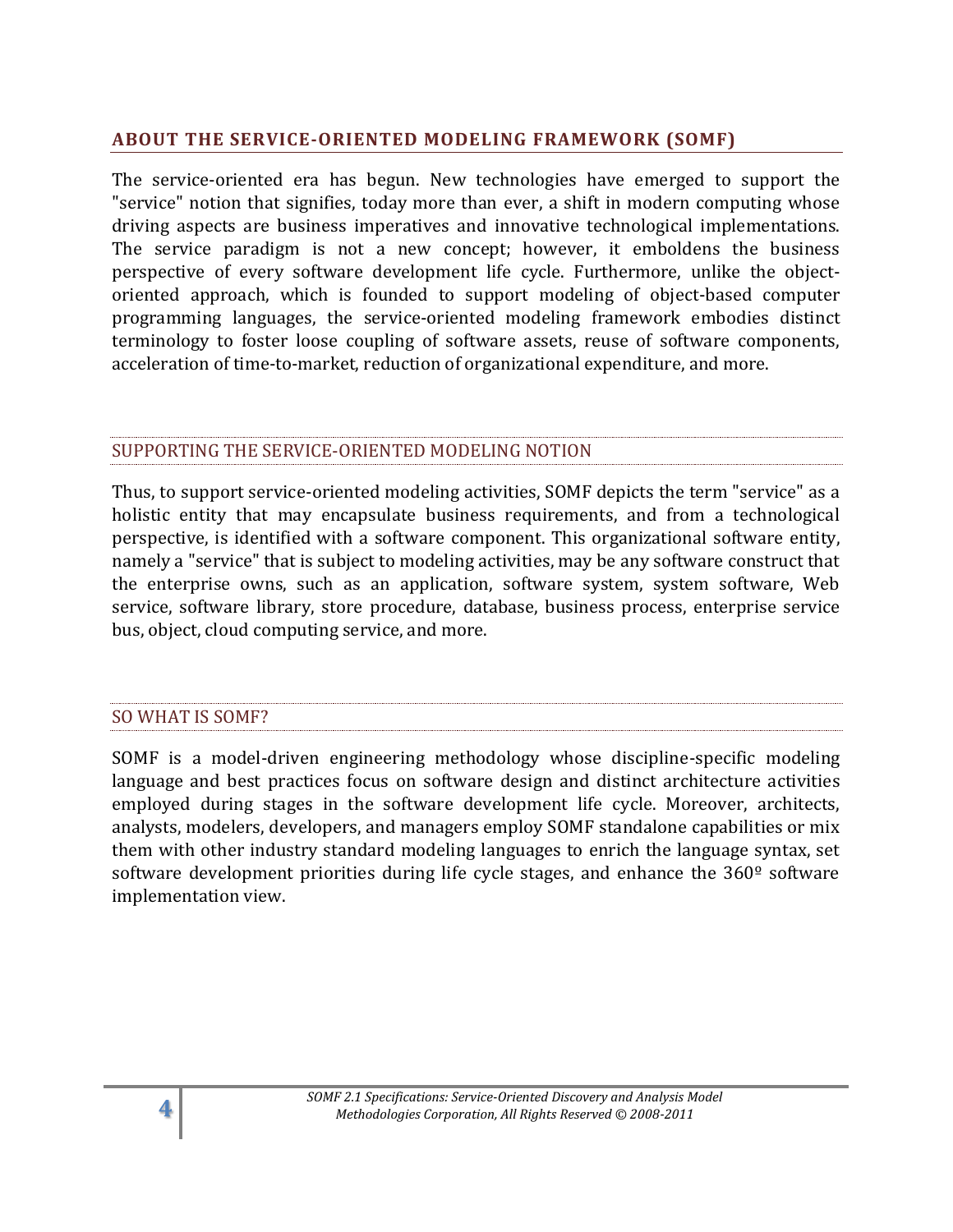### SOMF DISCIPLINES AND MODELS

SOMF offers a 360º view of any software development life cycle, starting at the conceptualization phase, supporting design and architecture activities, and extending modeling best practices for service operations in a production environment. To achieve these underpinning milestones, six distinct software development disciplines offer corresponding models whose language notation guides practitioners as they design, architect, and support a service ecosystem:

- 1. Service-Oriented Conceptualization Model
- 2. Service-Oriented Discovery and Analysis Model
- 3. Service-Oriented Business Integration Model
- 4. Service-Oriented Logical Design Model
- 5. Service-Oriented Software Architecture Model
- 6. Cloud Computing Toolbox Model

### MODELING GENERATIONS

SOMF diagrams support three chief modeling generations, each of which depicts a different time perspective of a software life cycle. These views help practitioners to depict business and architectural decisions made at any time during the life span of a software product:

- 1. *Used-to-Be*. Design and architecture *past state* of a software product and its related environment that were deployed, configured, and operated in production
- 2. *As-Is*. Design and architecture *current state* of a software product and its corresponding environment that are being operated in production
- 3. *To-Be*: Design and architecture *future state* of a software product and its associated environment that will be deployed, configured, and operated in production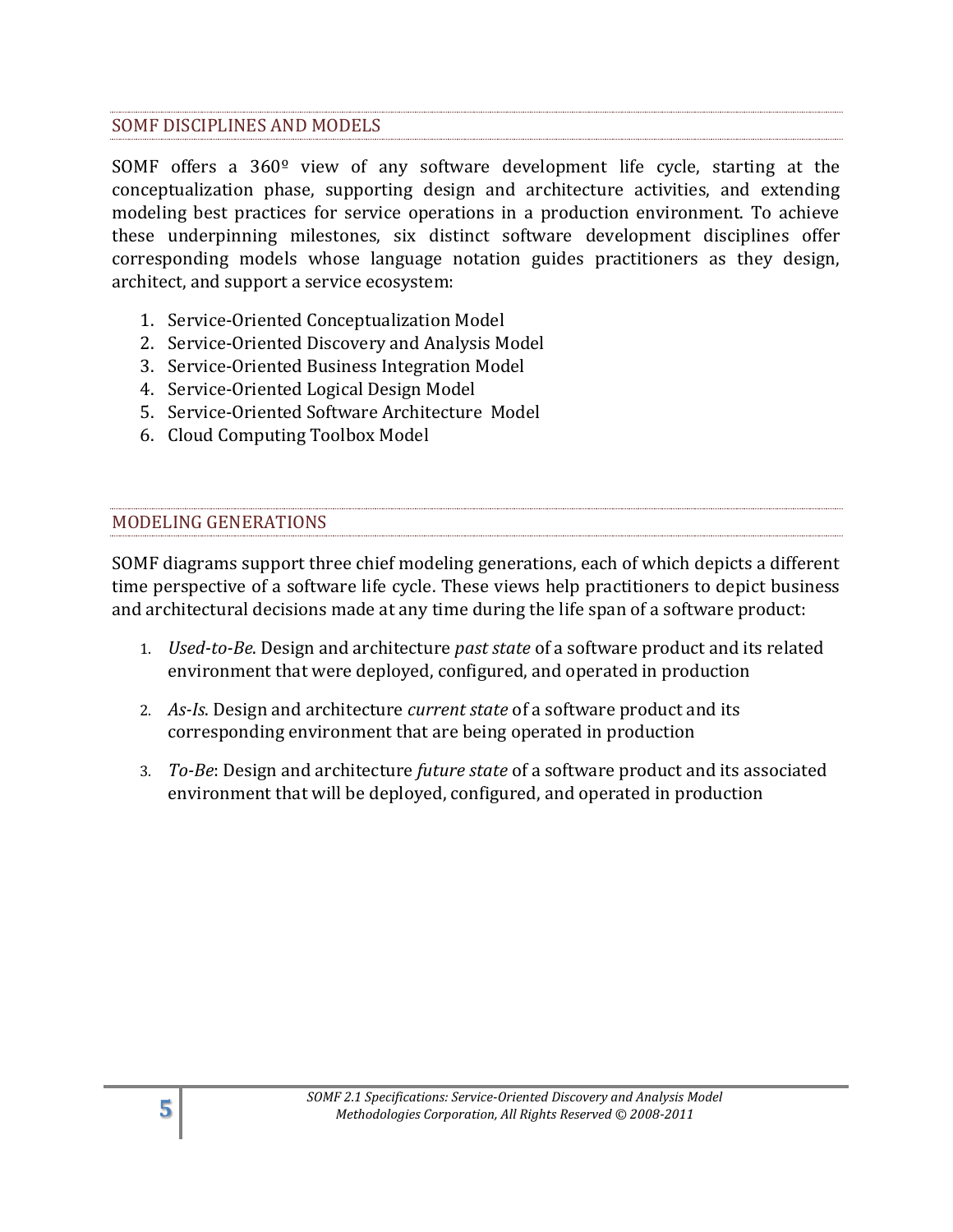# <span id="page-5-0"></span>**ABOUT THE SERVICE-ORIENTED DISCOVERY AND ANALYSIS MODEL**

This specifications document focuses on the Service-Oriented Discovery and Analysis Model language notation whose best practices enable practitioners to ascertain services for a project and help analyze their feasibility and level of contribution to organizational problems. Moreover, use the provided language for discovery and analysis purposes to enable traceability of the software development process, increase software reuse, reduce time-to-market, and control expenditure.

Consider the chief benefits of the Service-Oriented Discovery and Analysis Model language:

- Discovering services for a project or a business initiative
- Founding preliminary contracts between services and related consumers
- **Proposing a service-oriented solution**
- **Establishing service granularity levels**
- **Providing business and ROI traceability**
- I Justifying architecture and technological decisions
- **Tracing service life span evolution**
- Increasing software assets reuse
- Abstracting technologies and architectural capabilities
- **Enabling technological traceability**
- Categorizing services according to their technical or business affiliations
- **•** Depicting service internal architecture structure
- Illustrating external service architecture
- Defining coupling aspects between services and consumers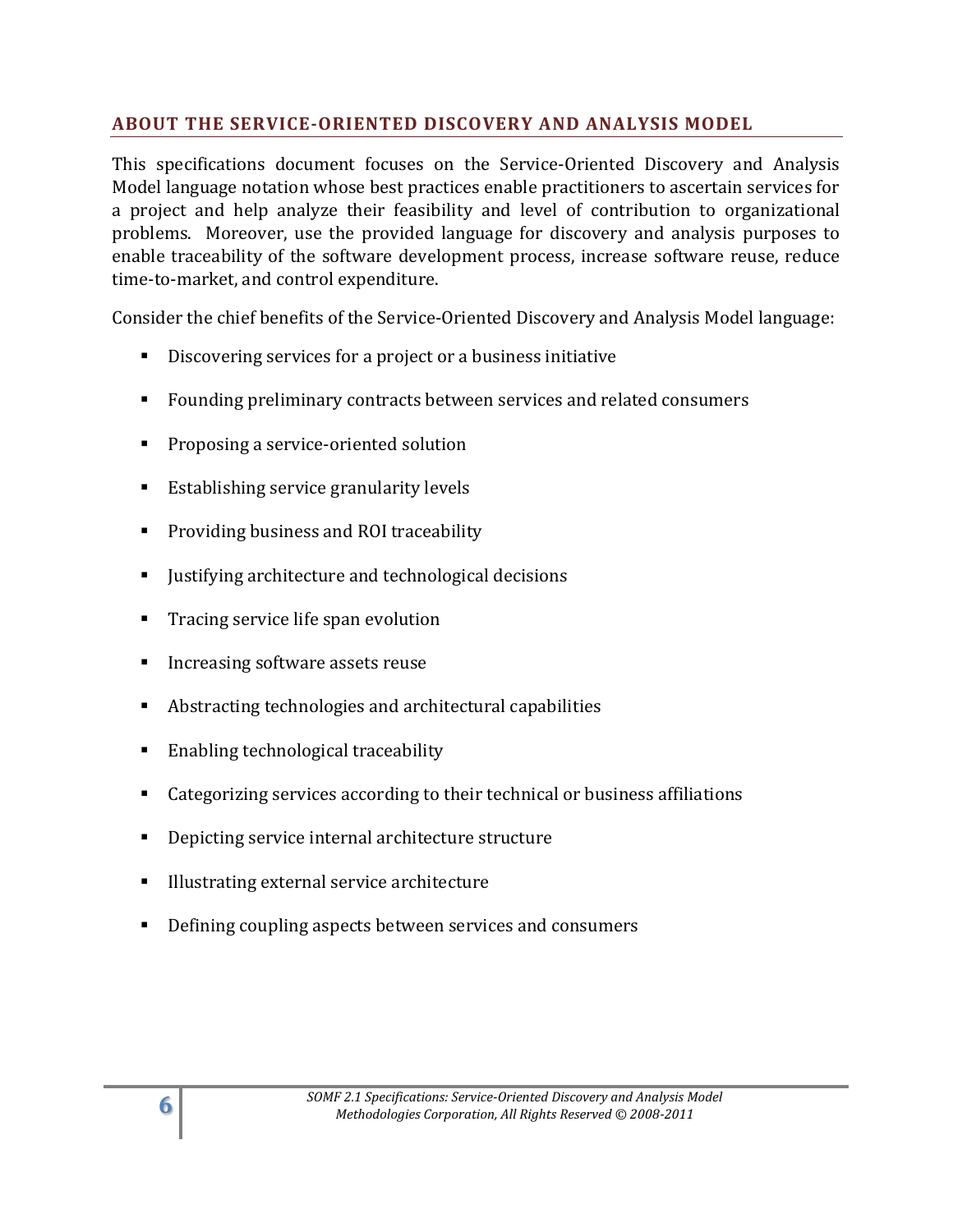<span id="page-6-0"></span>**NOTATION SECTION**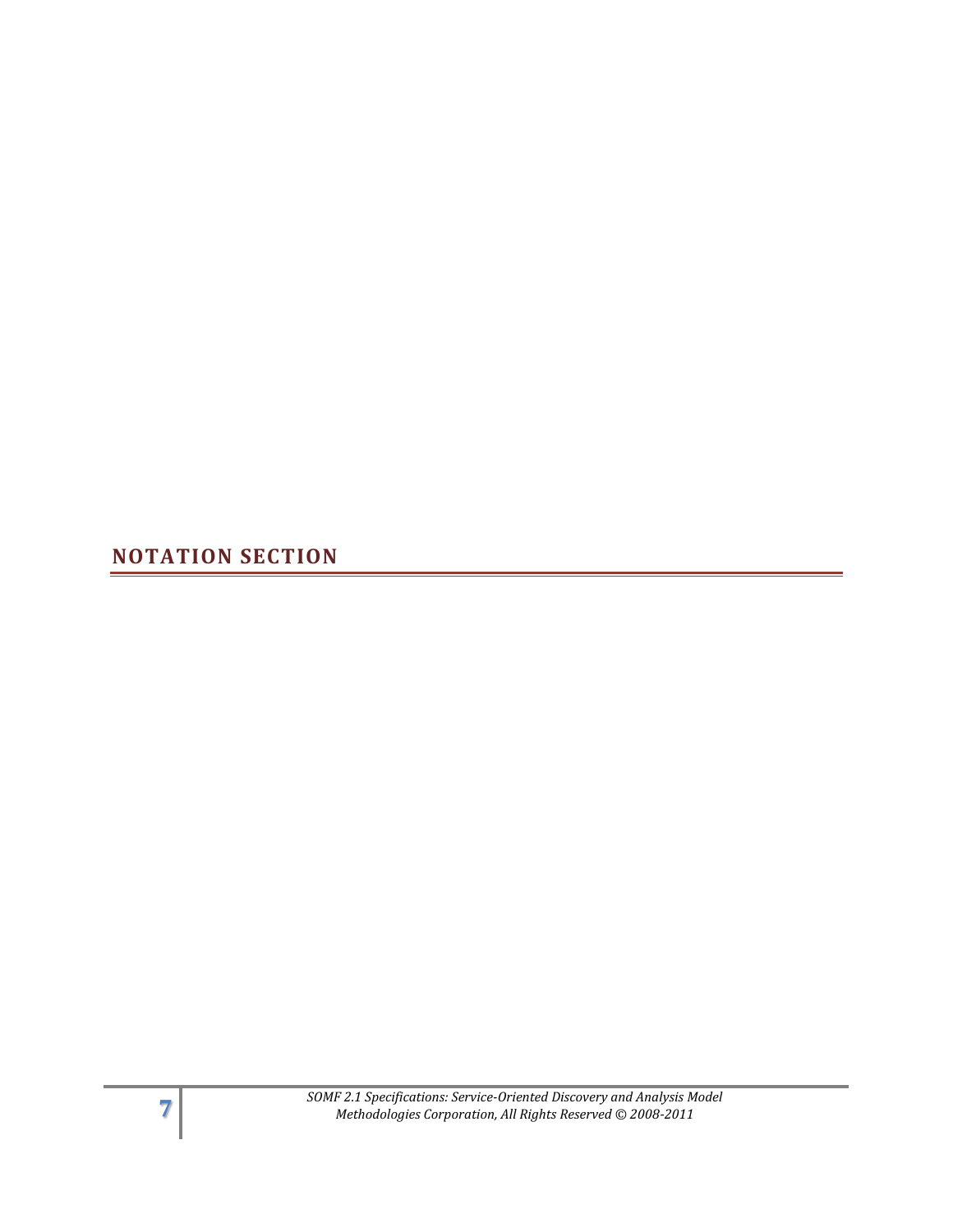### <span id="page-7-0"></span>**ANALYSIS ASSETS**

Figure 1 illustrates analysis assets that are subject to discovery and examination activities that take place during the discovery and analysis phase of a project. This phase of the modeling effort is dedicated to exploring services' capabilities and feasibility to justify their existence in a service ecosystem. These analysis assets, whether a standalone entity such as an analysis atomic service, or a group of services akin to the analysis service cluster or analysis cloud, may play significant roles in a solution to organizational concerns.



#### FIGURE 1: ANALYSIS ASSETS

- *Service Stereotype.* A generic service that does not identify any particular service structure pattern
- *Analysis Atomic Service.* A fine-grained service that is impractical to decompose because of its suggested limited capabilities or processes
- *Analysis Composite Service.* A coarse-grained service comprised of internal finegrained atomic or composite services, forming hierarchical parent-child associations
- *Analysis Service Cluster.* An association of services grouped by related business or technical processes that collaborate to offer solutions
- *Analysis Cloud.* Represents a collection of analysis services in three different categories: Software as Service (SaaS), Platform as Service (PaaS), and Infrastructure as Service (IaaS). Additional types can be added on demand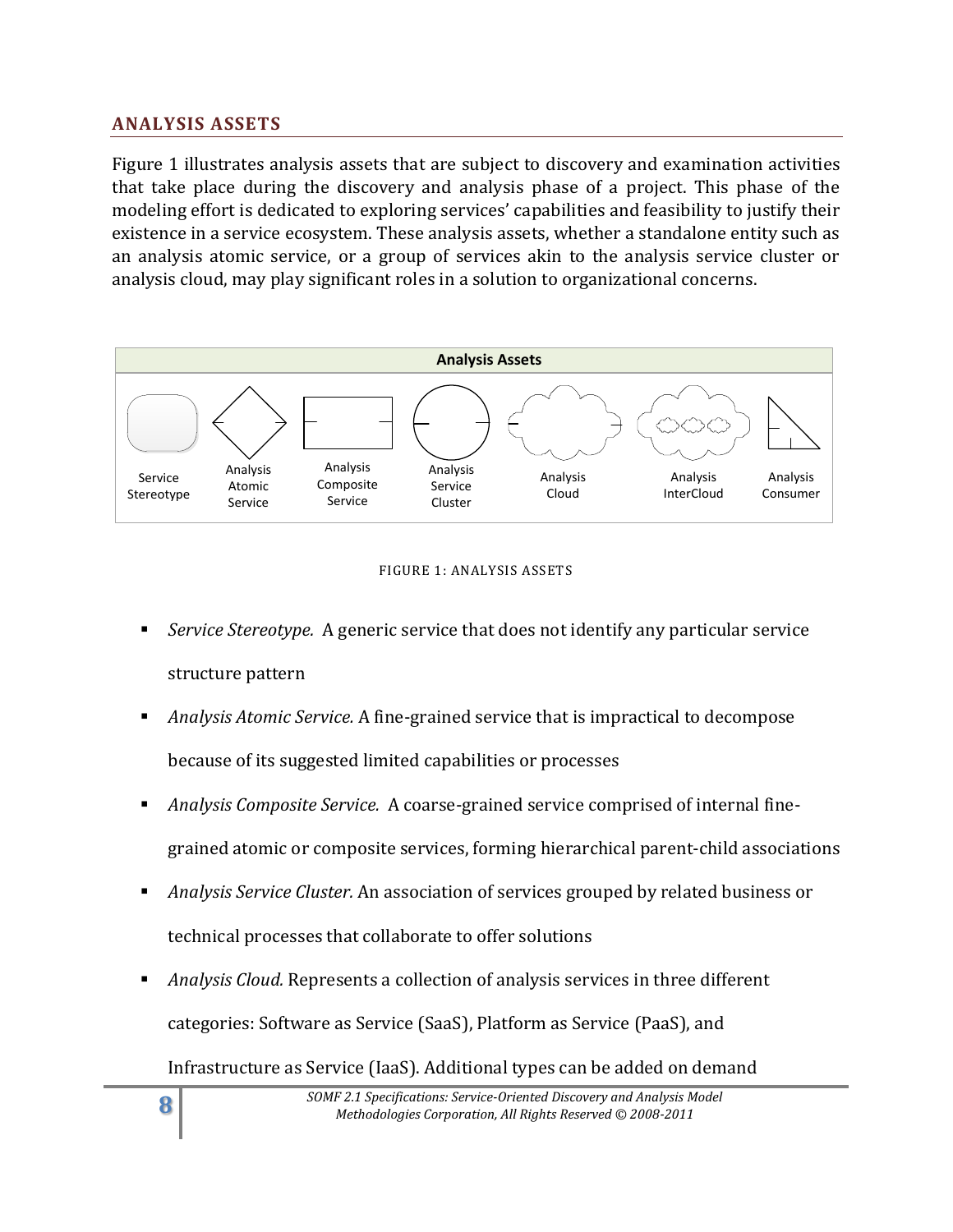- *Consumer.* Any entity that is identified with service consumption activities. This definition may include consuming applications or services
- *InterCloud.* Represents the term "cloud-of- clouds." A superior cloud that identifies a group of related clouds, working together to offer collaborative solutions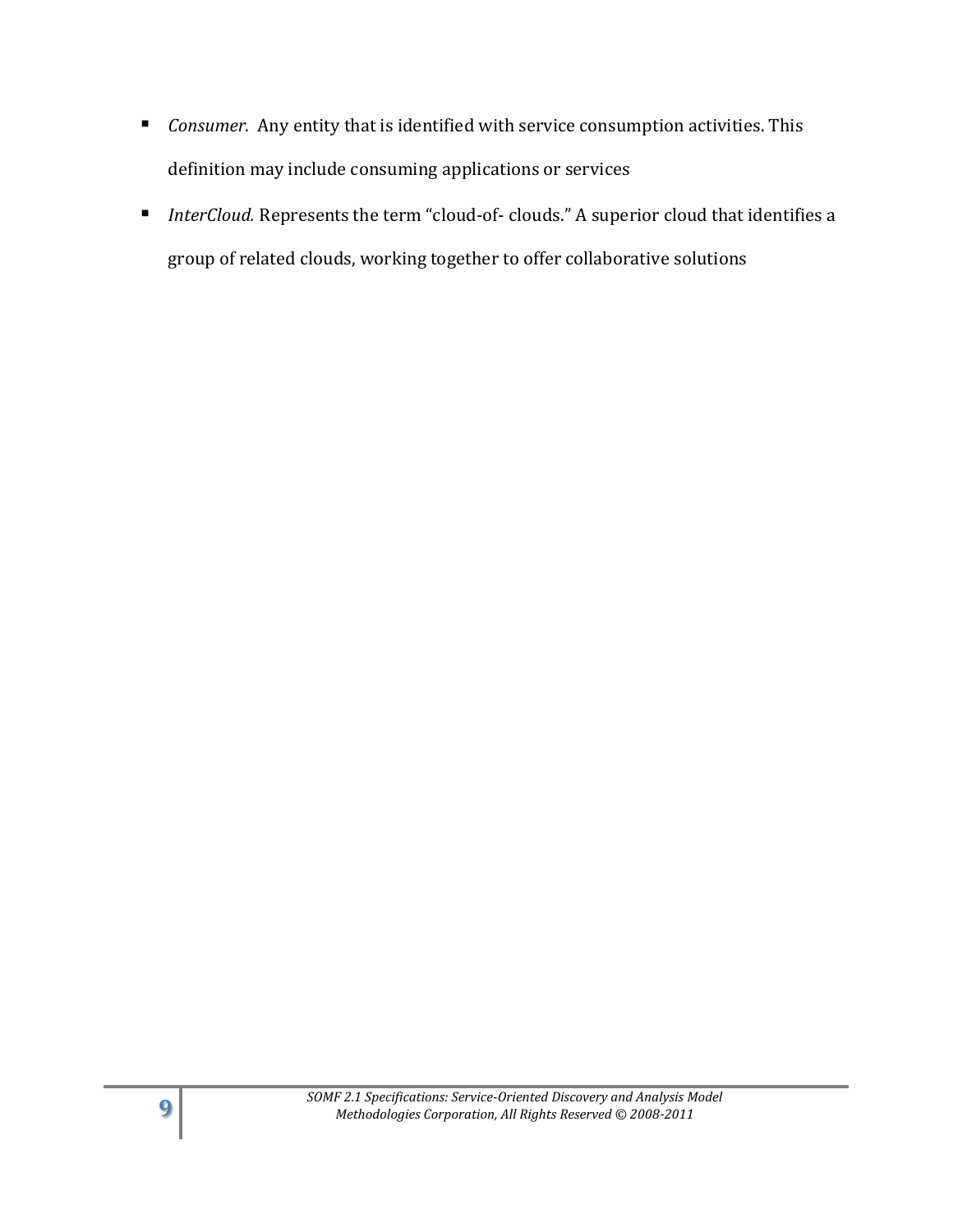### <span id="page-9-0"></span>**MODELING SPACES**

A modeling space (illustrated in Figure 2) is a defined area in which modeling activities take place. This area also identifies boundaries of organizations, and containment scope of services, service clusters, or cloud computing environments.





- *Service Containment Space.* An area that identifies the aggregated child services contained in a parent composite service or service cluster. This space can also define any collaboration of grouped services that are gathered to offer a solution
- *IntraCloud Space.* A modeling area that depicts services that operate in a cloud
- *ExtraCloud Space.* A modeling area that depicts services that operate outside of a cloud
- *Organizational Boundary.* A computing area of an organization, such as a division, department, company, partner company, consumer, or community
- *Intersected Region.* A common space to two or more intersecting composite, compounded, cluster, or cloud entities
- *Fragmented Service Space.* A modeling space that is dedicated to a service that has been decomposed into smaller services and then retired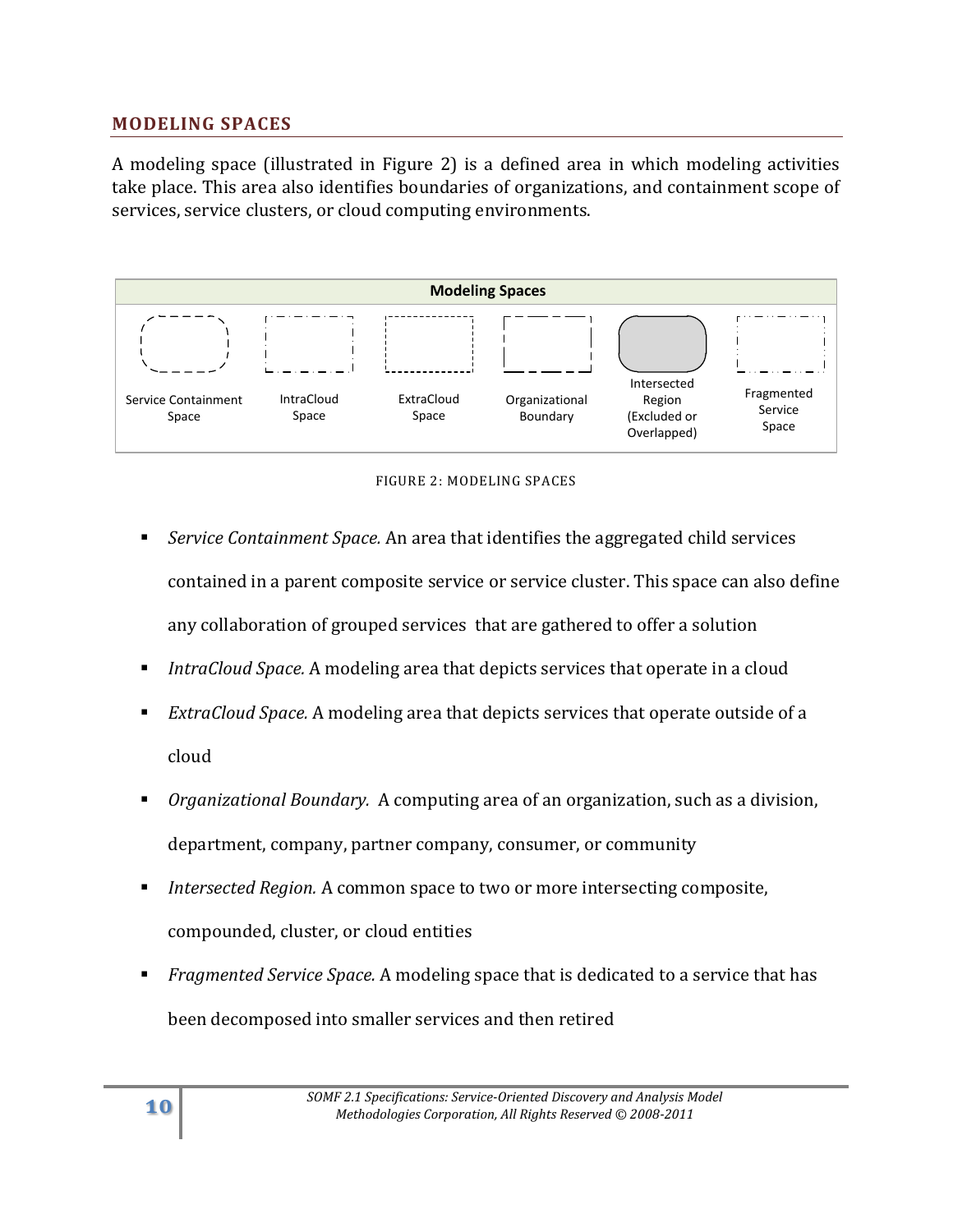### <span id="page-10-0"></span>**CONTEXTUAL MODELING CONNECTORS**

The term "Contextual Modeling" pertains to modeling activities performed on an analysis asset or its corresponding environment to assess and adjust their capabilities, or discover additional services. Alteration to service responsibilities, operational scope, or consumer scale can also be pursued during the contextual modeling process. Use the depicted connectors in Figure 3 to generalize, specify, expand, or contract a service, service environment, or architecture scope.



FIGURE 3: CONTEXTUAL MODELING CONNECTORS AND CHARTER

- *Generalized.* A modeling activity that is performed on a service to raise its abstraction level and increase its scope of operations and capabilities
- *Specified.* A modeling activity that is performed on a service to reduce its abstraction level and decrease its scope of operations and capabilities
- *Expanded.* A modeling activity that is performed on a service's environment to expand the architecture and technology capabilities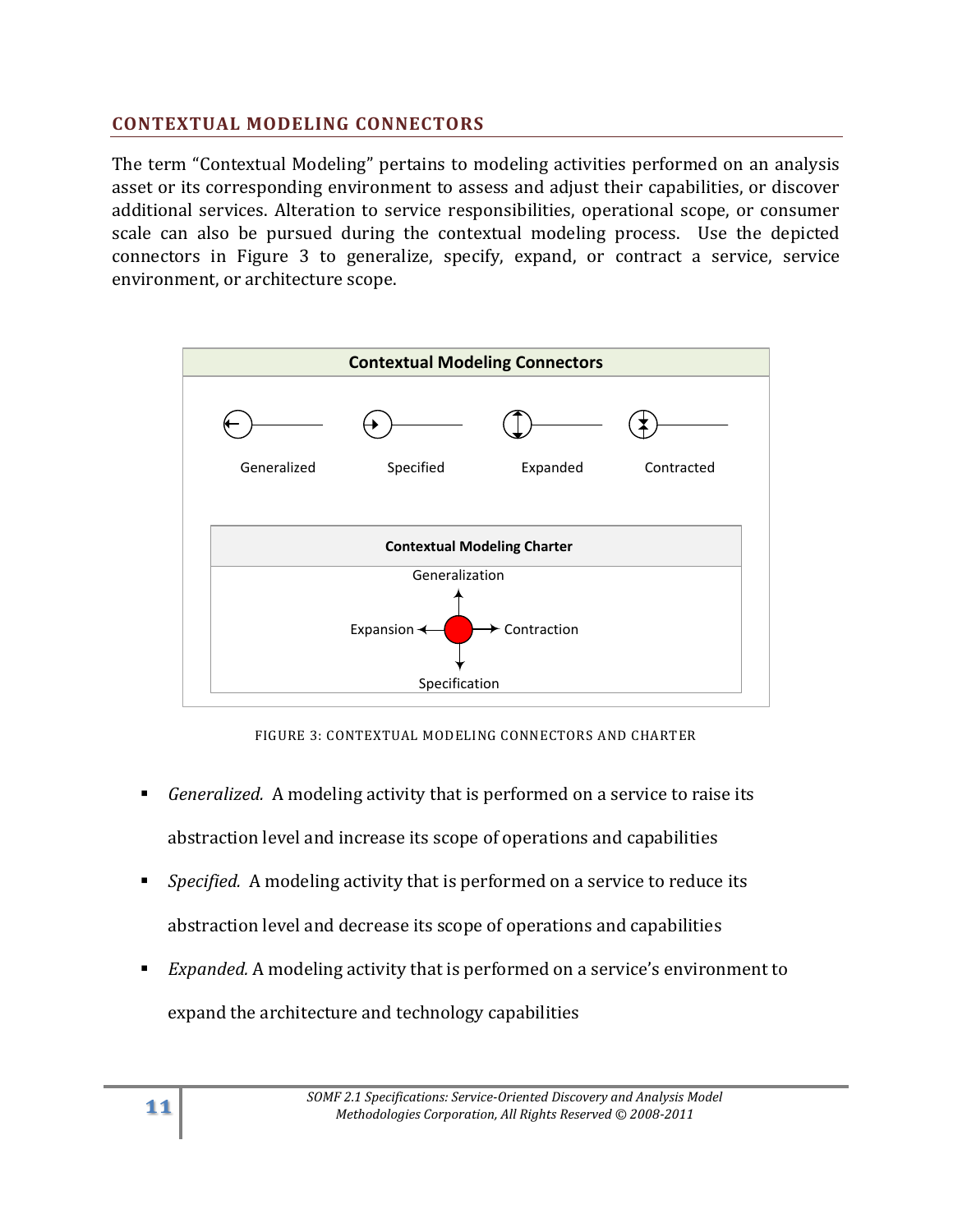*Contracted.* A modeling activity that is performed on a service's environment to reduce the architecture and technology capabilities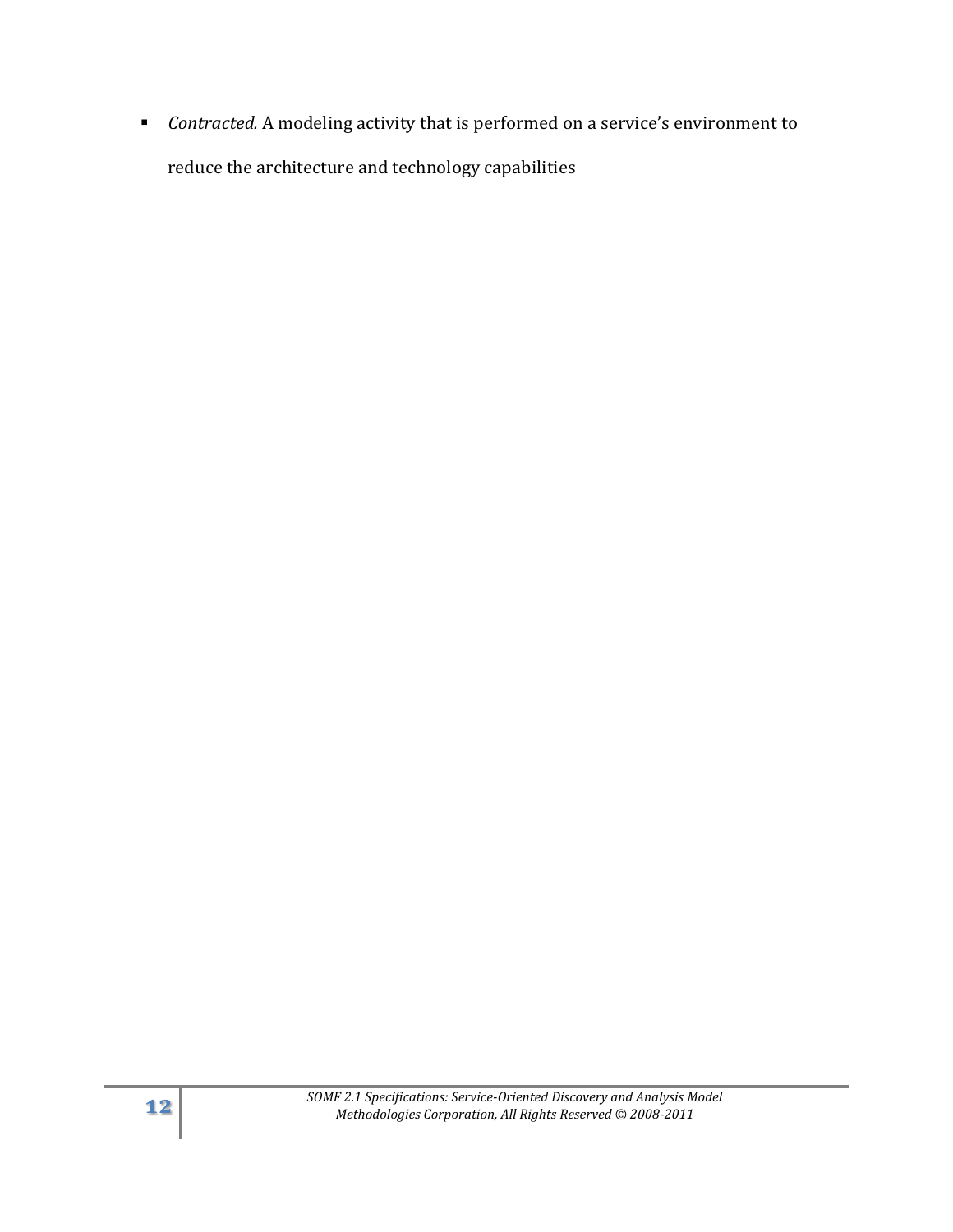### <span id="page-12-0"></span>**STRUCTURAL MODELING CONNECTORS**

Use the connectors that are illustrated in Figure 4 to perform structural manipulation of an *analysis asset*, such as an atomic service, composite service, service cluster, or cloud of services. Furthermore, structural alterations can be performed to the environments in which these modeling entities operate. The changes to these internal and external structures should be pursued to discover services, analyze their feasibility, and propose a superior solution to organizational problems.



#### FIGURE 4: STRUCTURAL MODELING CONNECTORS AND CHARTER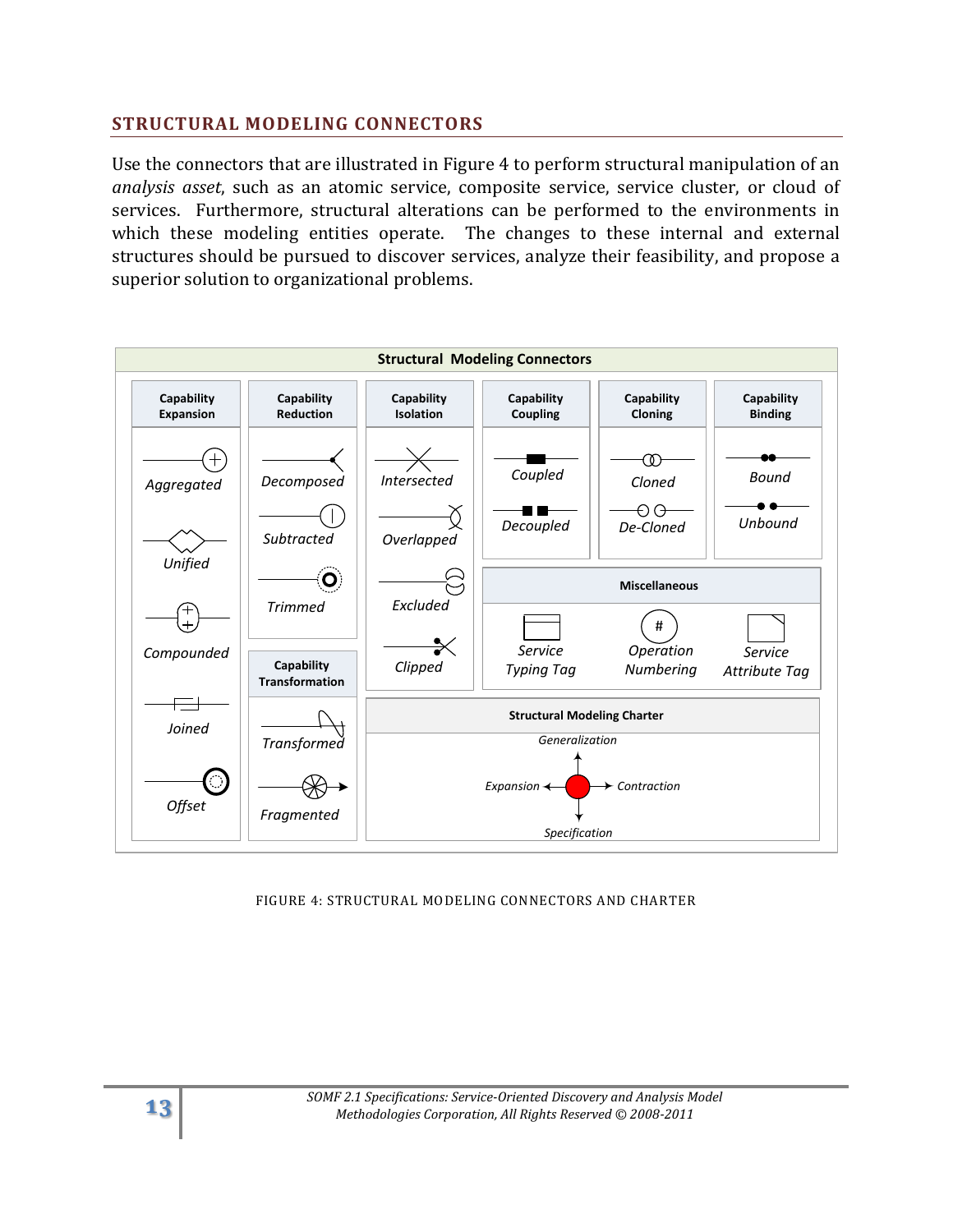- *Aggregated.* Inserts a fine-grained analysis asset into a coarse-grained analysis asset
- *Unified.* Merges two or more analysis assets into a single analysis asset
- *Compounded.* Groups two or more analysis assets to collaborate on providing a solution
- *Joined.* Joins two analysis assets to provide permanent or temporary solutions
- *Offset.* Increases the structural scale of an analysis asset
- *Decomposed.* Separates an analysis asset from another analysis asset
- *Subtracted.* Retires an analysis asset
- *Trimmed.* Reduces the structural scale of an analysis asset
- *Transformed.* Converts a structure of an analysis asset to a different structure
- *Fragmented.* Breaks down an analysis asset into smaller finer-grained analysis assets. The source entity then retires
- *Intersected.* Intersects two analysis assets
- *Overlapped.* Identifies common analysis assets that reside in an overlapped region of intersected analysis assets
- *Excluded.* Identifies uncommon analysis assets that reside in an overlapped region of intersected analysis assets
- *Clipped.* Extracts analysis assets that are aggregated in composite, cluster, cloud, or compounded service formations
- *Coupled.* Links two analysis assets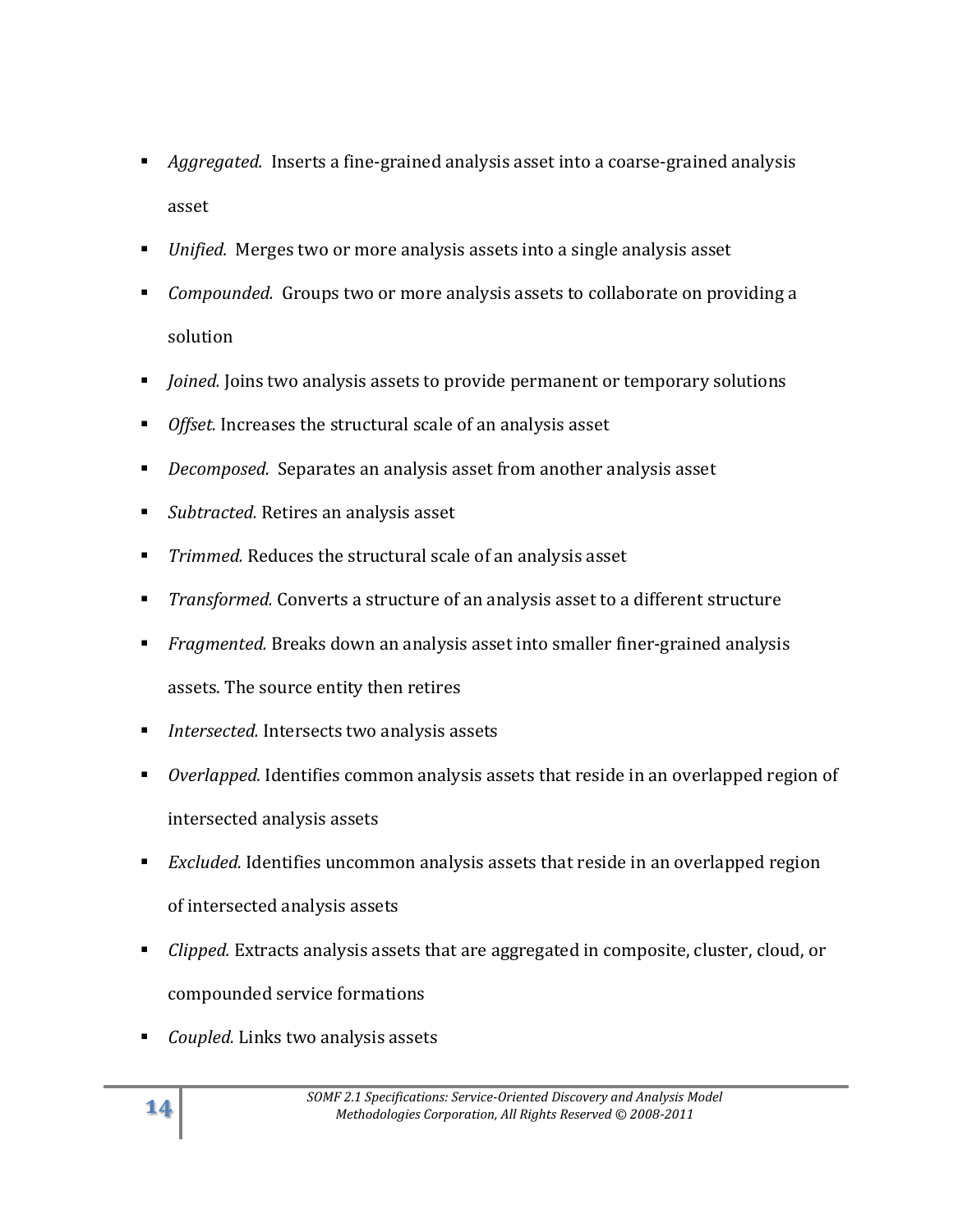- *De-Coupled.* Unlinks two analysis assets
- *Cloned.* Duplicates an analysis asset
- *De-Cloned.* Unties cloned relationship between two analysis assets
- *Bound.* Establishes a formal contract between two analysis assets
- *Unbound.* Cancels a contract between two or more analysis assets
- *Service Typing Tag.* Classifies a services based on technical or business categories
- *Operation Numbering Tag.* Identifies the modeling operation sequence
- *Service Attribute Tag.* Indicates a service's attributes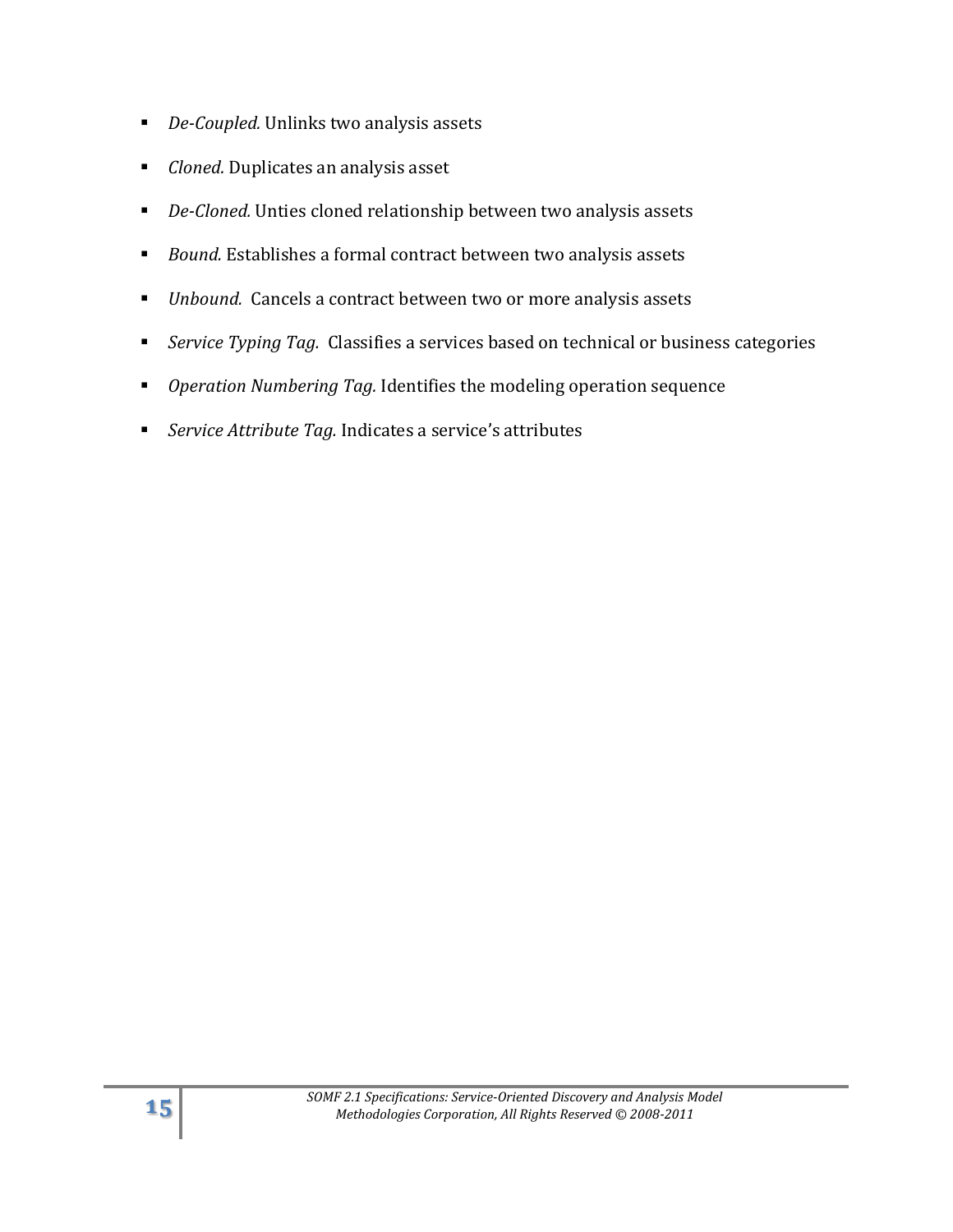# <span id="page-15-0"></span>**CLOUD TYPING TAGS**

If a project or an architecture initiative involves cloud computing modeling activities, any individual cloud may require typing. The term "typing" pertains to cloud categorization to help understand the design model that is applied to a production environment. Tagging a cloud by the proper tag (illustrated in Figure 5) would also indicate the form of consumers that are allowed to utilize a cloud facility and its offered services.





- *Public Cloud Tag.* Identifies a cloud that is maintained by an off-site party service provider, which offers configurable features and deployments charged to subscribed Internet consumers
- *Private Cloud Tag:* Indicates a cloud of services that is sponsored, maintained, and operated by an organization, available only on private networks, and is utilized exclusively by internal consumers
- *Community Cloud Tag.* Identifies a cloud whose services are consumed by two or more organizations that share similar business or technical requirements
- *Hybrid Cloud Tag.* Depicts a cloud that combines the properties of two or more cloud types described on this list
- *Blank Tag.* Enables other cloud definitions that are not part of this list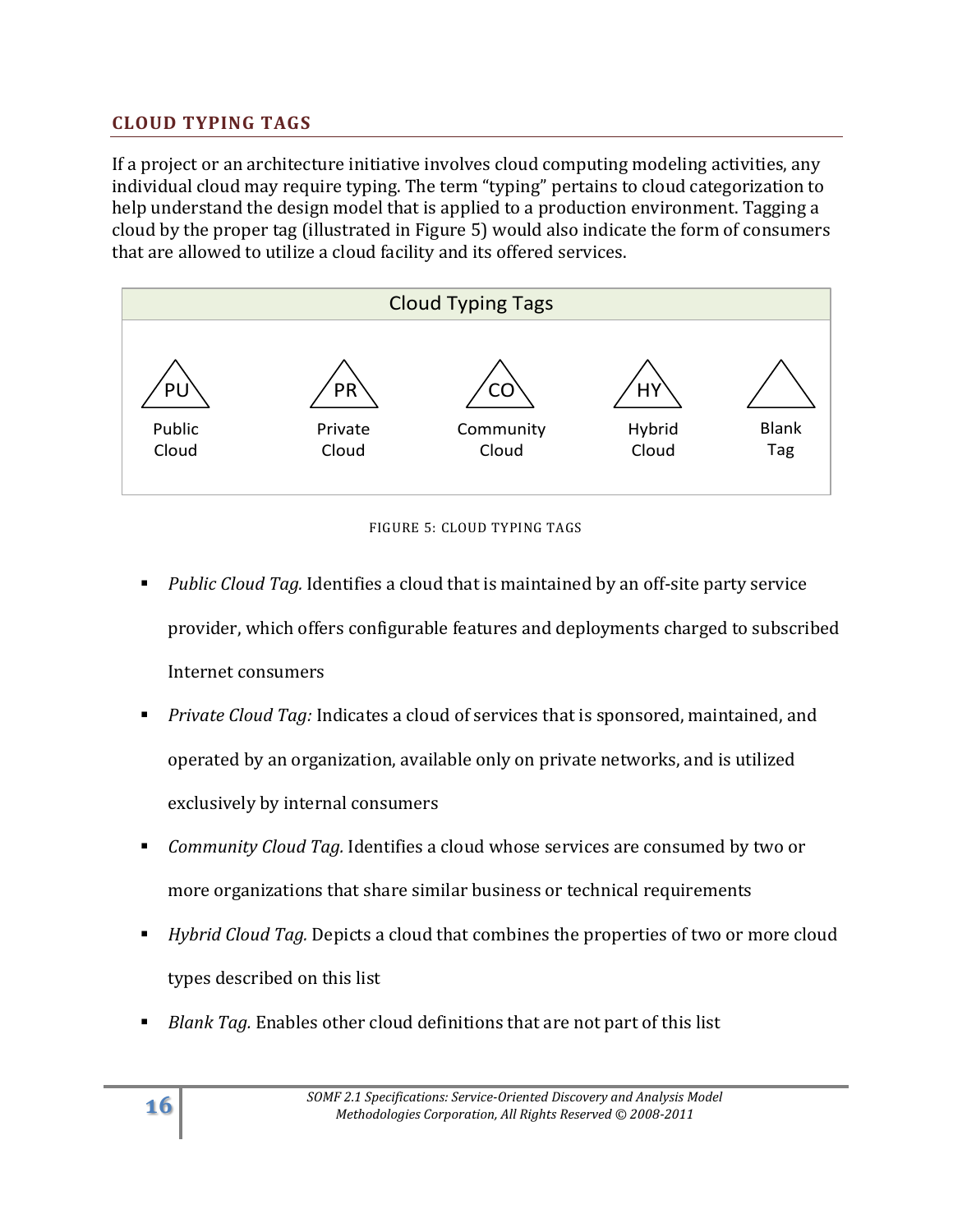<span id="page-16-0"></span>**EXAMPLES SECTION**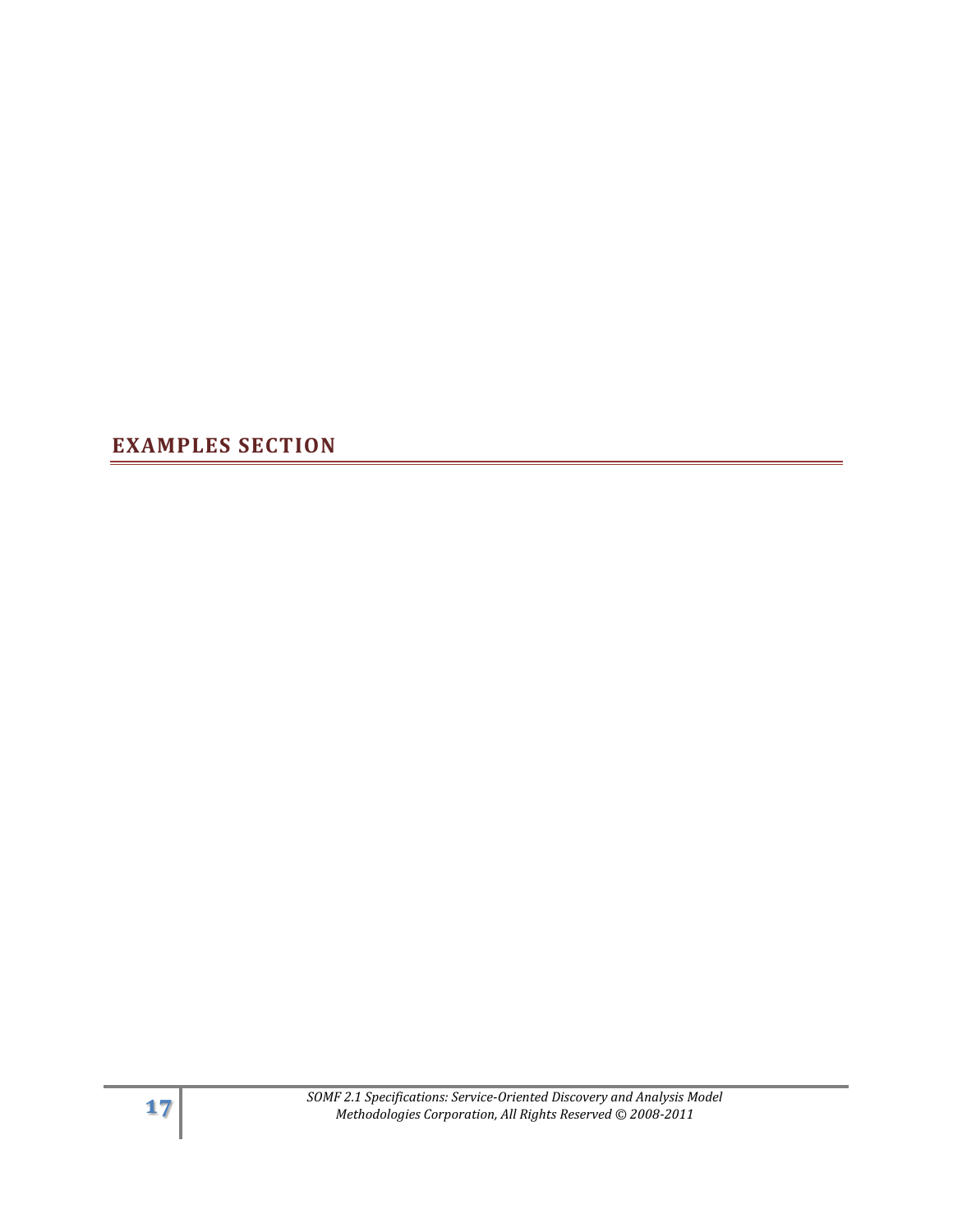## <span id="page-17-0"></span>**ANALYSIS PROPOSITION DIAGRAM: CONTEXTUAL ANALYSIS MODEL**

Create a Contextual Analysis Model to communicate a semantic alteration to a service or to its related operating environment. The term "semantic alteration" implies that the modification to an analysis asset, whether it is an atomic service, composite service, service cluster, or cloud of services, influences its scope of operations, scale of responsibilities, or range of its client base. A Contextual Analysis Model can illustrate four different modeling directions:

- 1. *Contextual Generalization*. Raises the abstraction level of an analysis asset
- 2. *Contextual Specification*. Reduces the abstraction level of an analysis asset
- 3. *Contextual Expansion*. Widens the influence and scope of operations and capabilities

of an analysis asset in the organization

4. *Contextual Contraction*. Trims the influence and scope of operations and capabilities

of an analysis asset in the organization

### CONTEXTUAL MODELING DIAGRAM COMPONENTS (FIGURE 6)

- a. Services: Order Entry Atomic Service, Accounting Atomic Service
- b. Connector: Generalized



FIGURE 6: CONTEXTUAL MODEL DIAGRAM USING THE "GENERALIZED" CONNECTOR

**18** *SOMF 2.1 Specifications: Service-Oriented Discovery and Analysis Model Methodologies Corporation, All Rights Reserved © 2008-2011*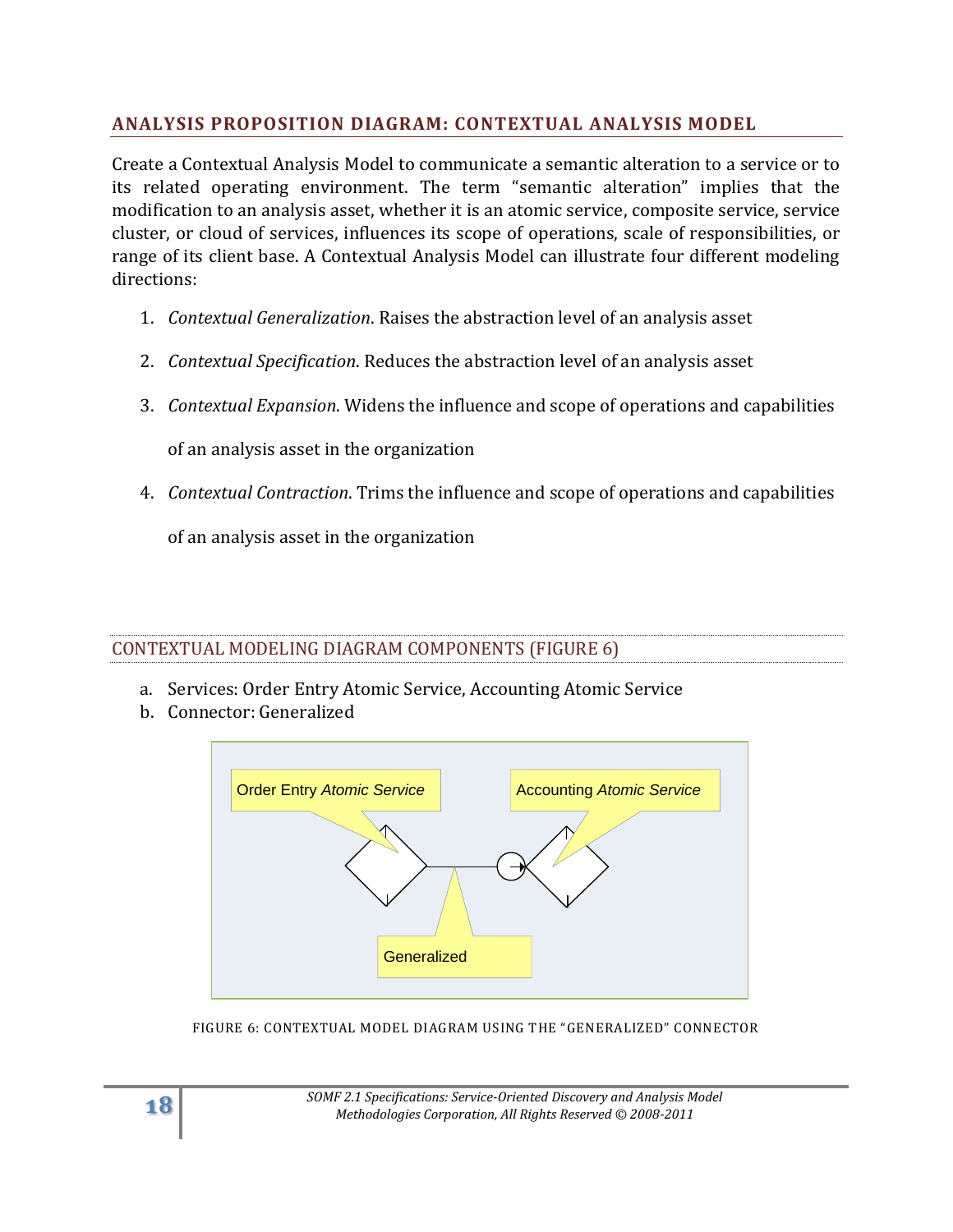# CONTEXTUAL MODELING DIAGRAM COMPONENTS (FIGURE 7)

- a. Services: Accounts Payable Atomic Service, Accounting Atomic Service
- b. Connector: Specified



FIGURE 7: CONTEXTUAL MODELING DIAGRAM USING THE "SPECIFIED" CONNECTOR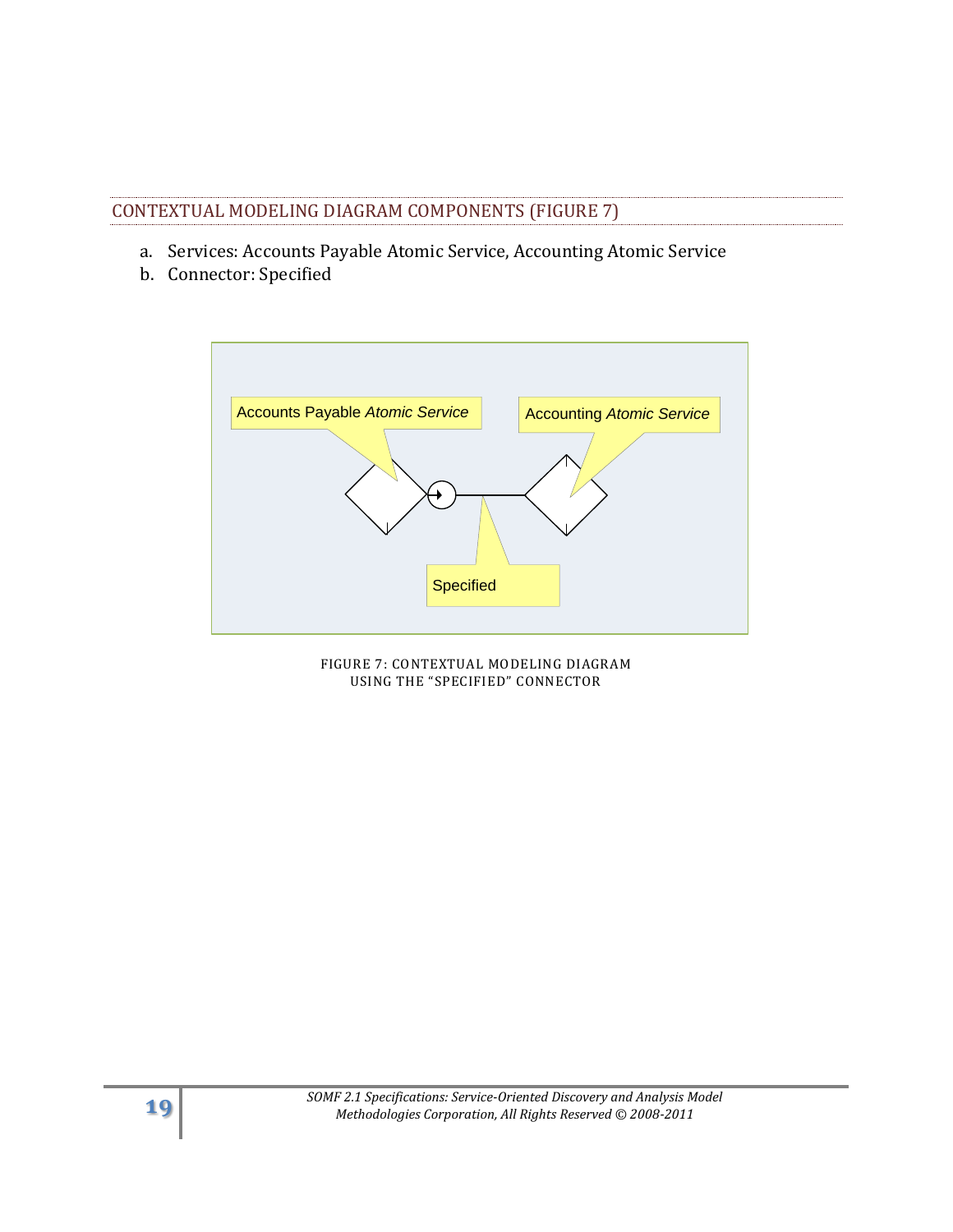### CONTEXTUAL MODELING DIAGRAM COMPONENTS (FIGURE 8)

- a. Organizational boundaries: Loan Department, Enterprise Banking Division
- b. Service: Loan Calculator Composite Service
- c. Connector: Expanded



FIGURE 8: CONTEXTUAL MODELING DIAGRAM USING THE "EXPANDED" CONNECTOR ACROSS TWO ORGANIZATIONAL BOUNDARIES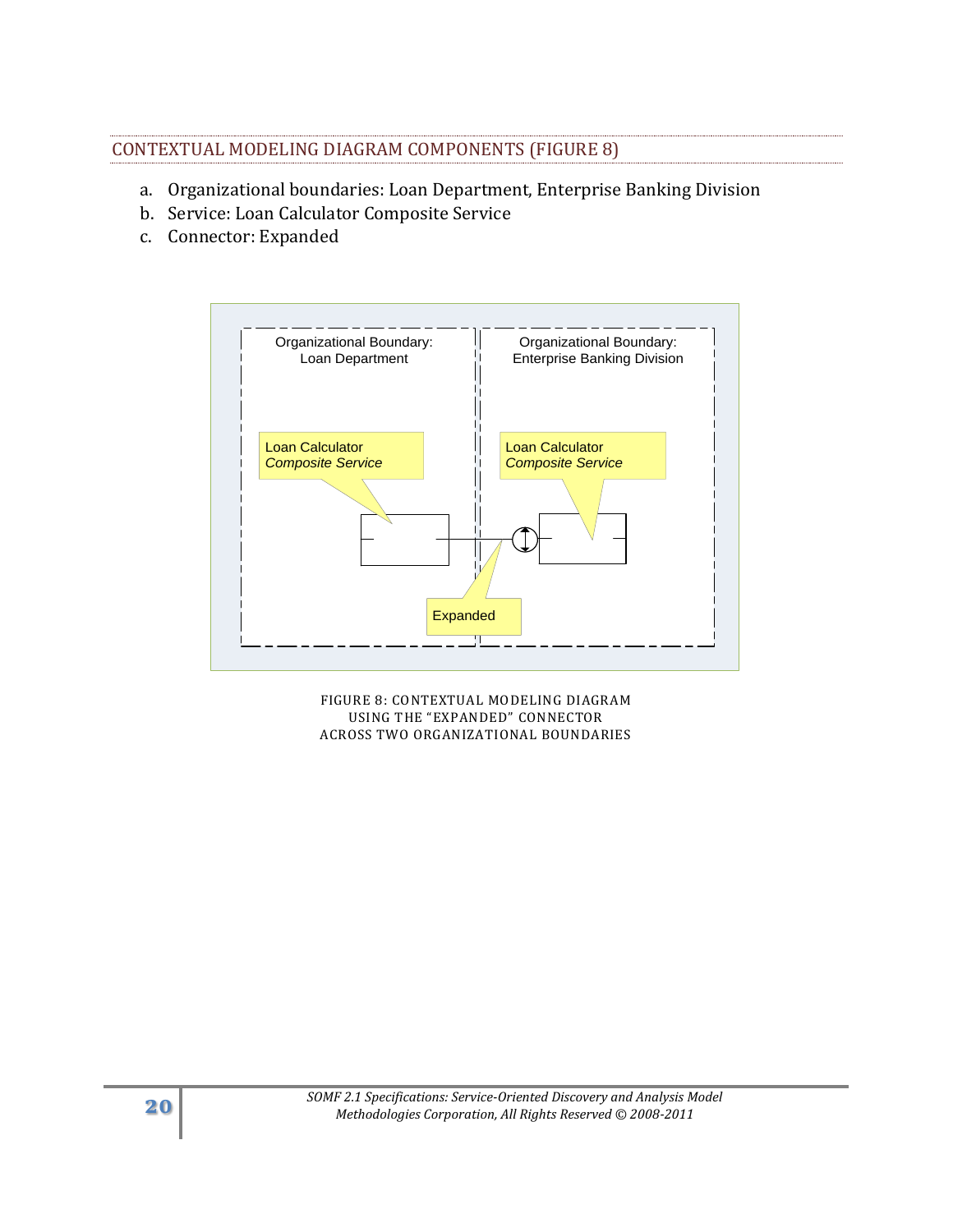| CONTEXTUAL MODELING DIAGRAM COMPONENTS (FIGURE 9) |  |
|---------------------------------------------------|--|

- a. Service Containment Spaces: Customer Records Department Web Services Group, Customer Records Division Web Services Group
- b. Service: Account Lookup Composite Service
- c. Connector: Contracted



FIGURE 9: CONTEXTUAL MODELING DIAGRAM USING THE "CONTRACTED" CONNECTOR ACROSS TWO SERVICE CONTAINMENT SPACES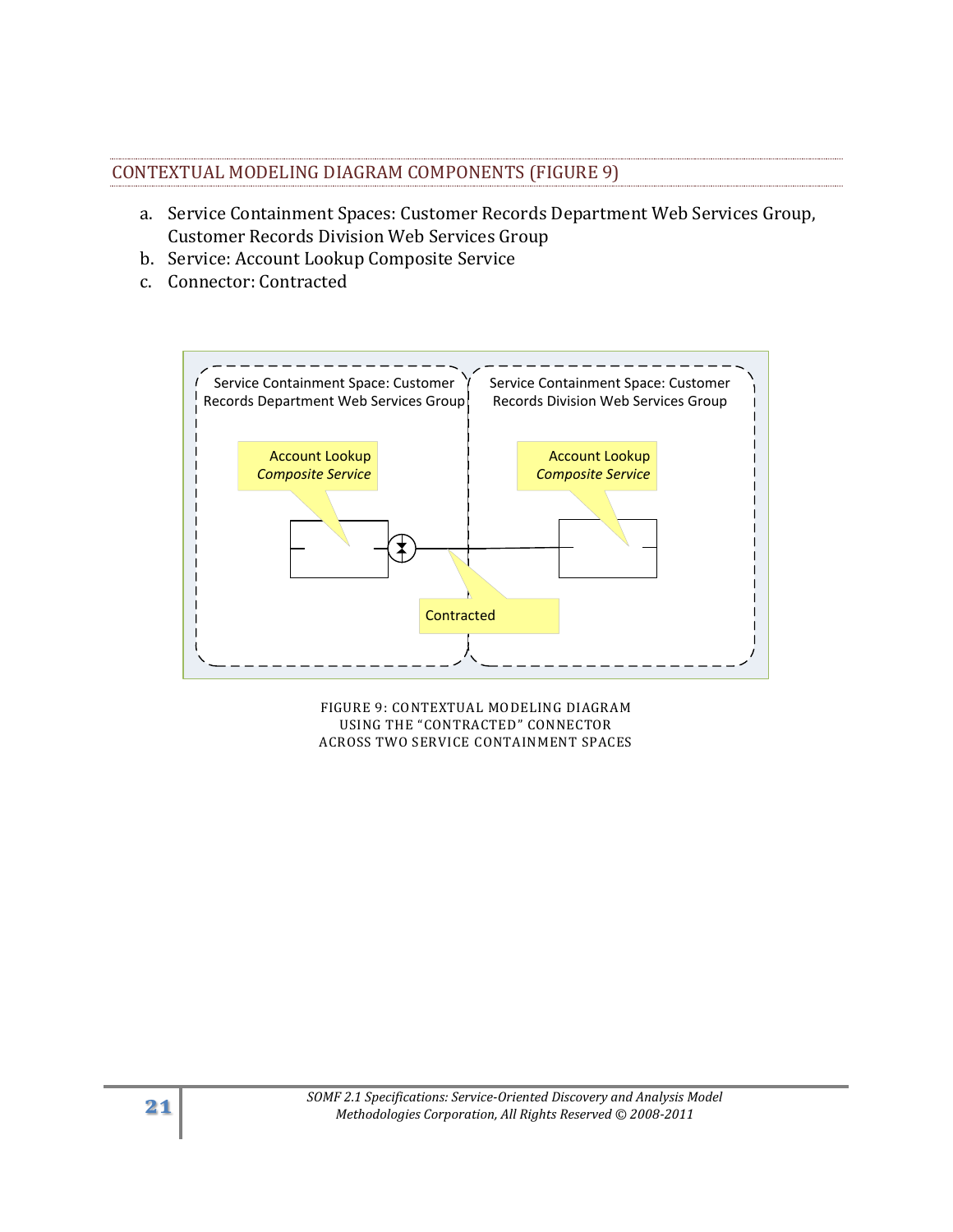## <span id="page-21-0"></span>**ANALYSIS PROPOSITION DIAGRAM: STRUCTURAL ANALYSIS MODEL**

Create a Structural Analysis Model to communicate structural modifications to an analysis asset, whether it is an atomic service, composite service, service cluster, or cloud of services. The term "structural modification" pertains to a logical or physical state alteration of an analysis asset. This transformation typically renders design and architecture changes of an analysis asset and its corresponding operating environment. A Structural Analysis Model illustrates four distinct directions of a modeling effort:

- *1. Structural Generalization.* Extends the capabilities and processes of an analysis asset across an organization by altering its logical or physical structure
- *2. Structural Specification.* Reduces the capabilities and processes of an analysis asset and trims its scope in a production environment by altering its logical or physical structure
- *3. Structural Expansion.* Widens the scope of an architectural environment within an organization
- 4. *Structural Contraction*. Trims the scope of an architectural environment within an organization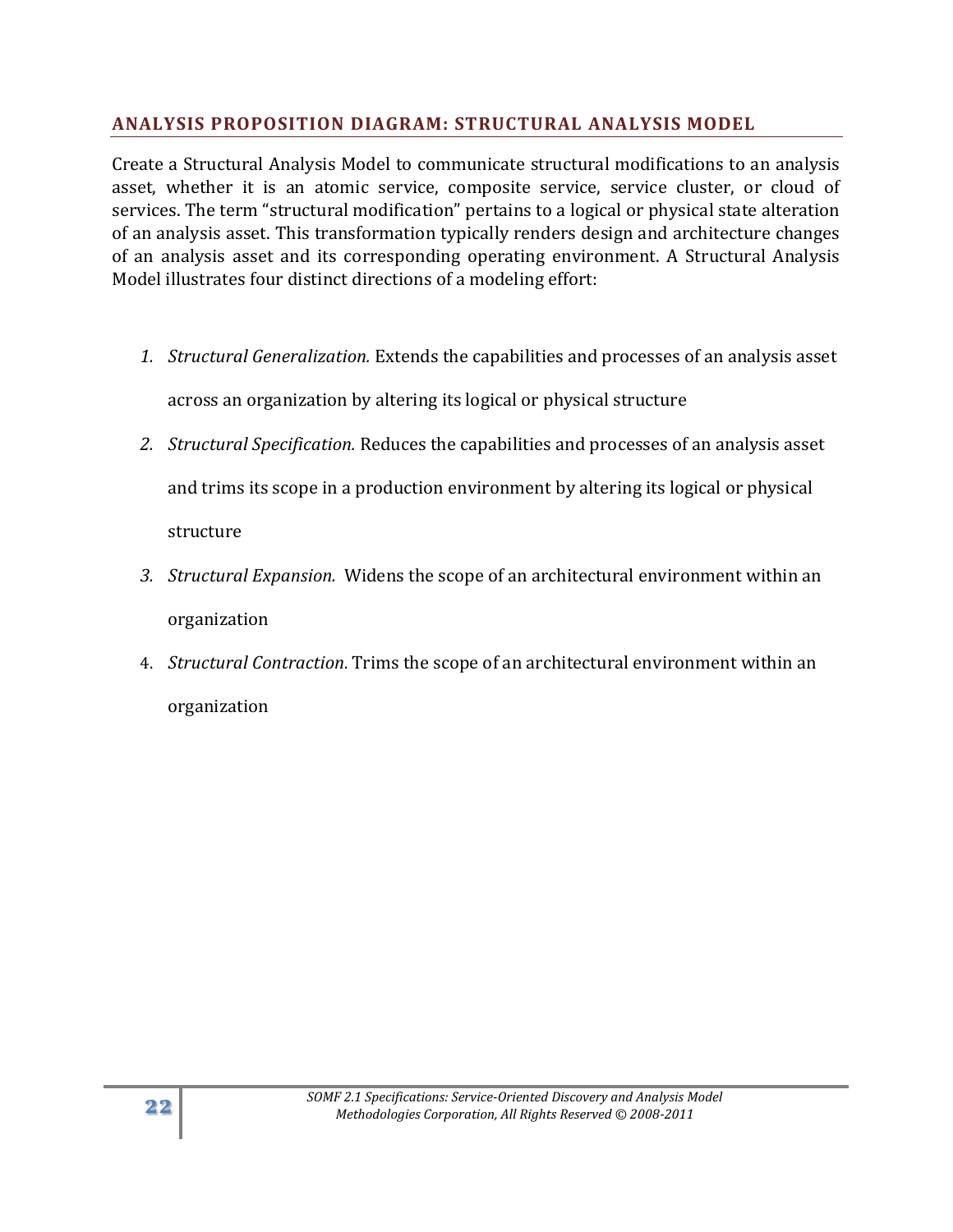| STRUCTURAL ANALYSIS MODEL COMPONENTS (FIGURE 10) |  |  |
|--------------------------------------------------|--|--|

- a. Services: composite service CO-1, atomic service A-1
- b. Connector: Aggregated



FIGURE 10: A-1 IS AGGREGATED IN CO-1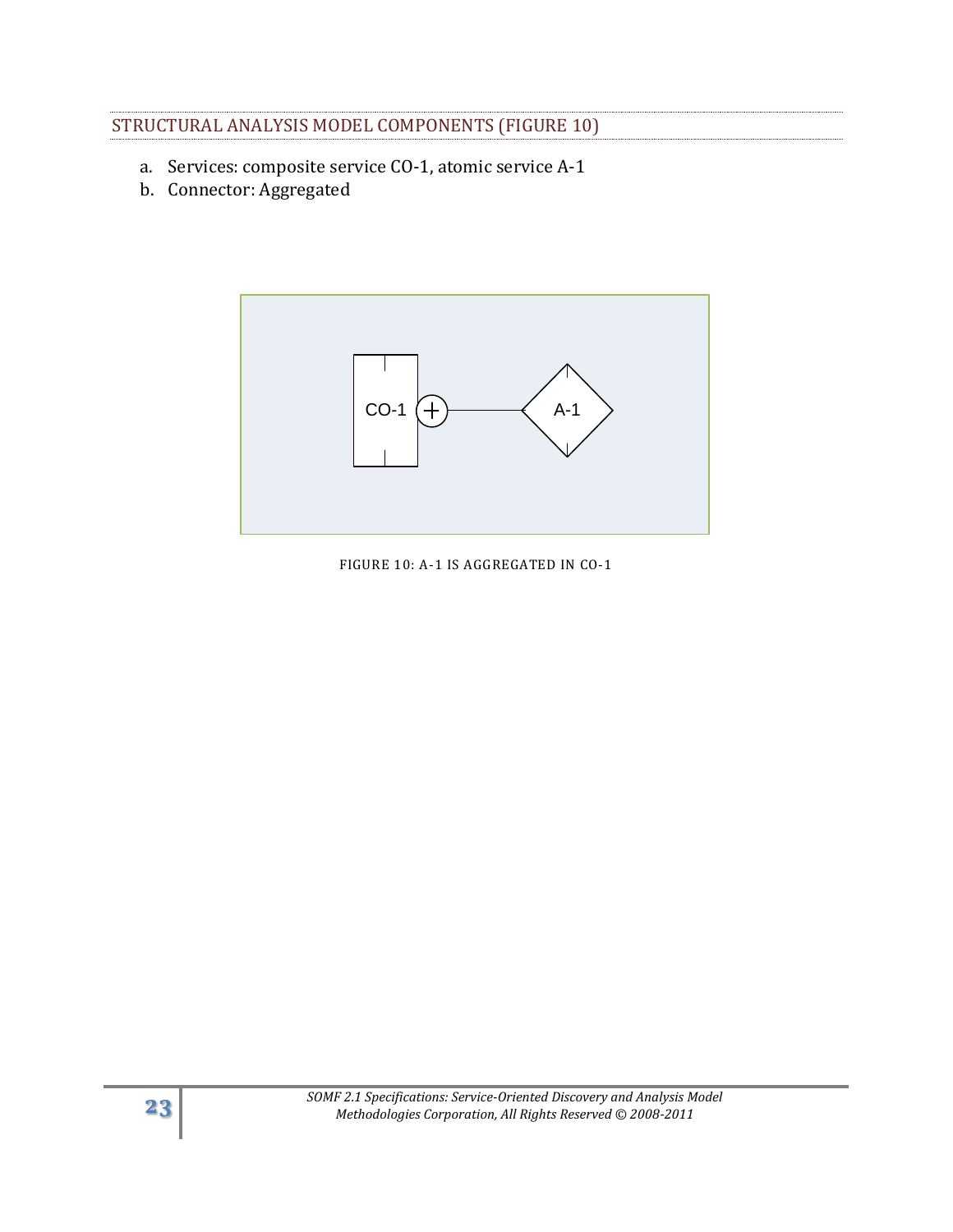# STRUCTURAL ANALYSIS MODEL COMPONENTS (FIGURE 11)

- a. Services: composite service CO-1, atomic service A-1
- b. Connector: Decomposed



FIGURE 11: A-1 IS DECOMPOSED FROM CO-1 TO ENABLE ARCHITECTURE OR BUSINESS TRACEABILITY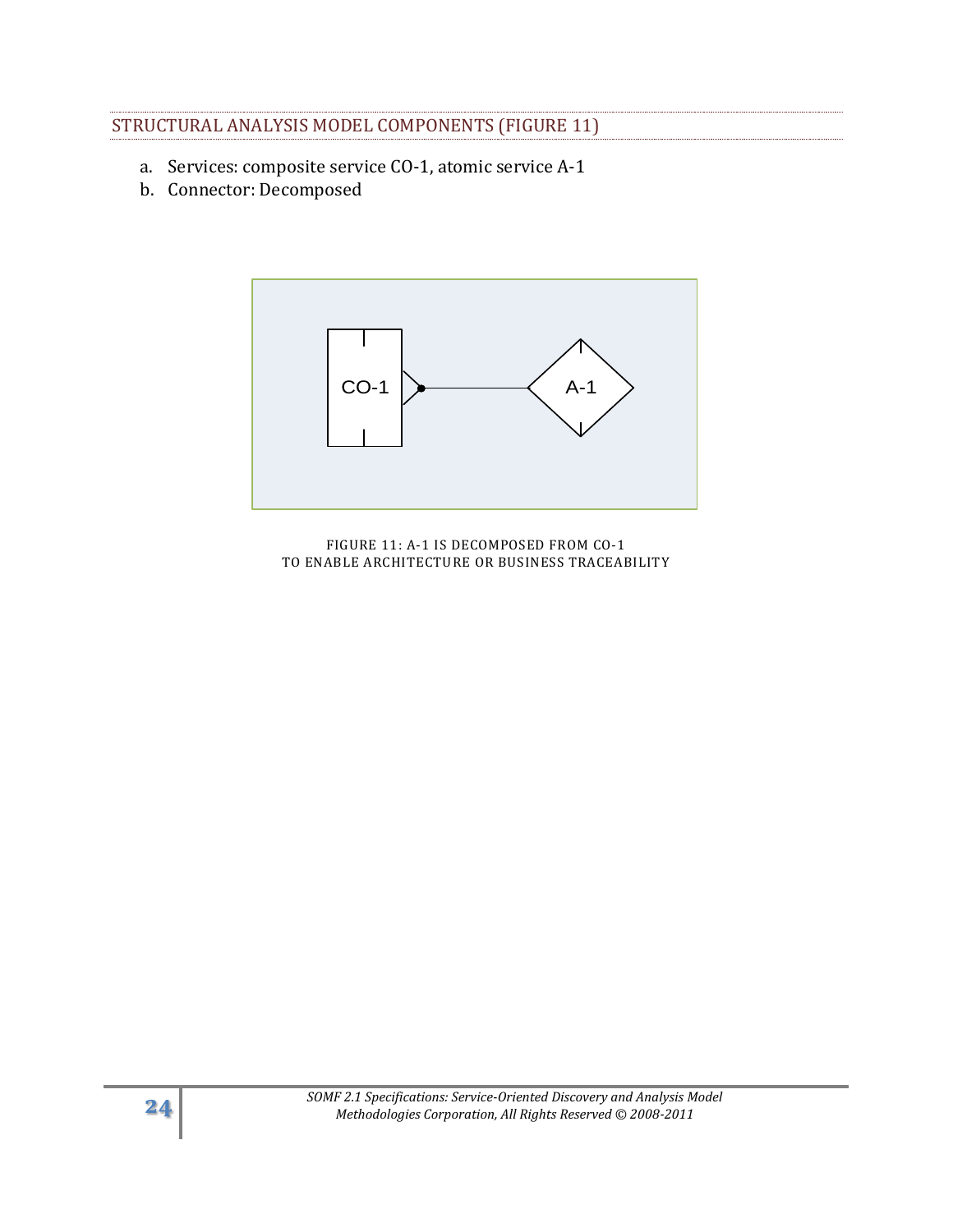### STRUCTURAL ANALYSIS MODEL COMPONENTS (FIGURE 12)

- a. Services: atomic services A-1 and A-2
- b. Connector: Coupled



FIGURE 12: A-1 IS COUPLED WITH A-2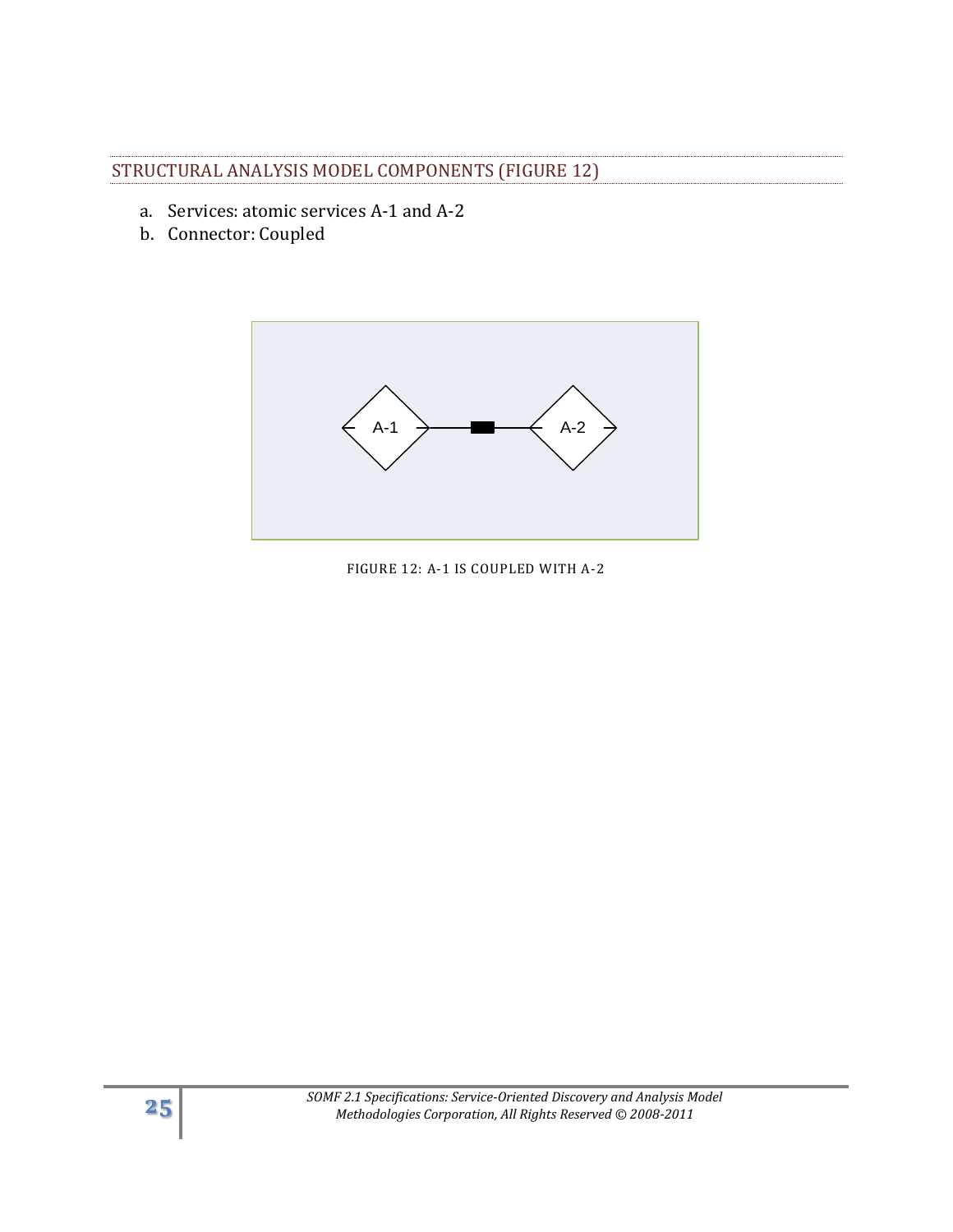# STRUCTURAL ANALYSIS MODEL COMPONENTS (FIGURE 13)

- a. Services: atomic services A-1 and A-2
- b. Connector: Decoupled



FIGURE 13: A-1 AND A-2 ARE DECOUPLED TO ENABLE BUSINESS OR ARCHITECTURE TRACEABILITY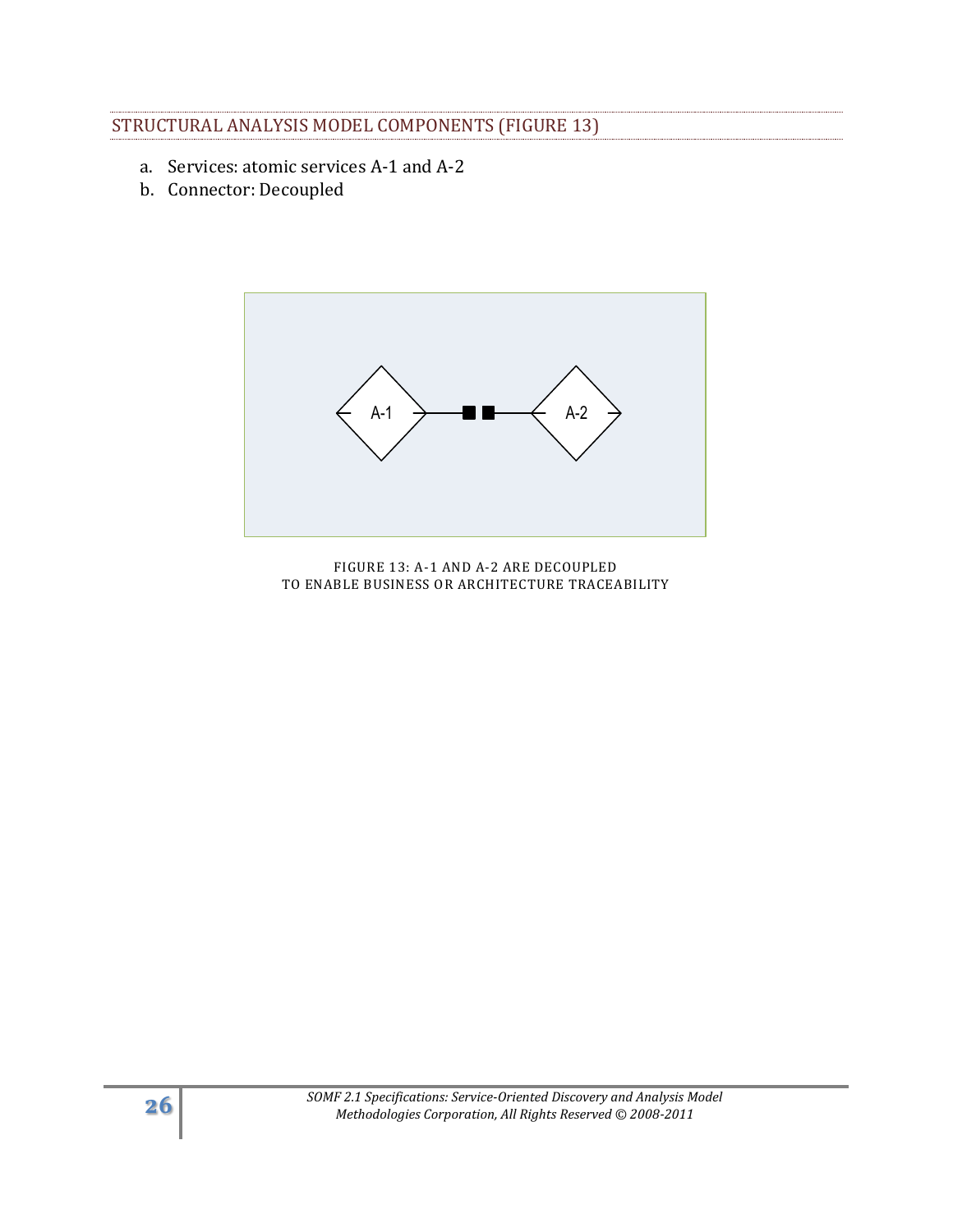# STRUCTURAL ANALYSIS MODEL COMPONENTS (FIGURE 14)

- a. Services: atomic services A-1 and A-2, composite service CO-1
- b. Connector: Compounded



FIGURE 14: A-1, A-2, AND CO-1 ARE COMPOUNDED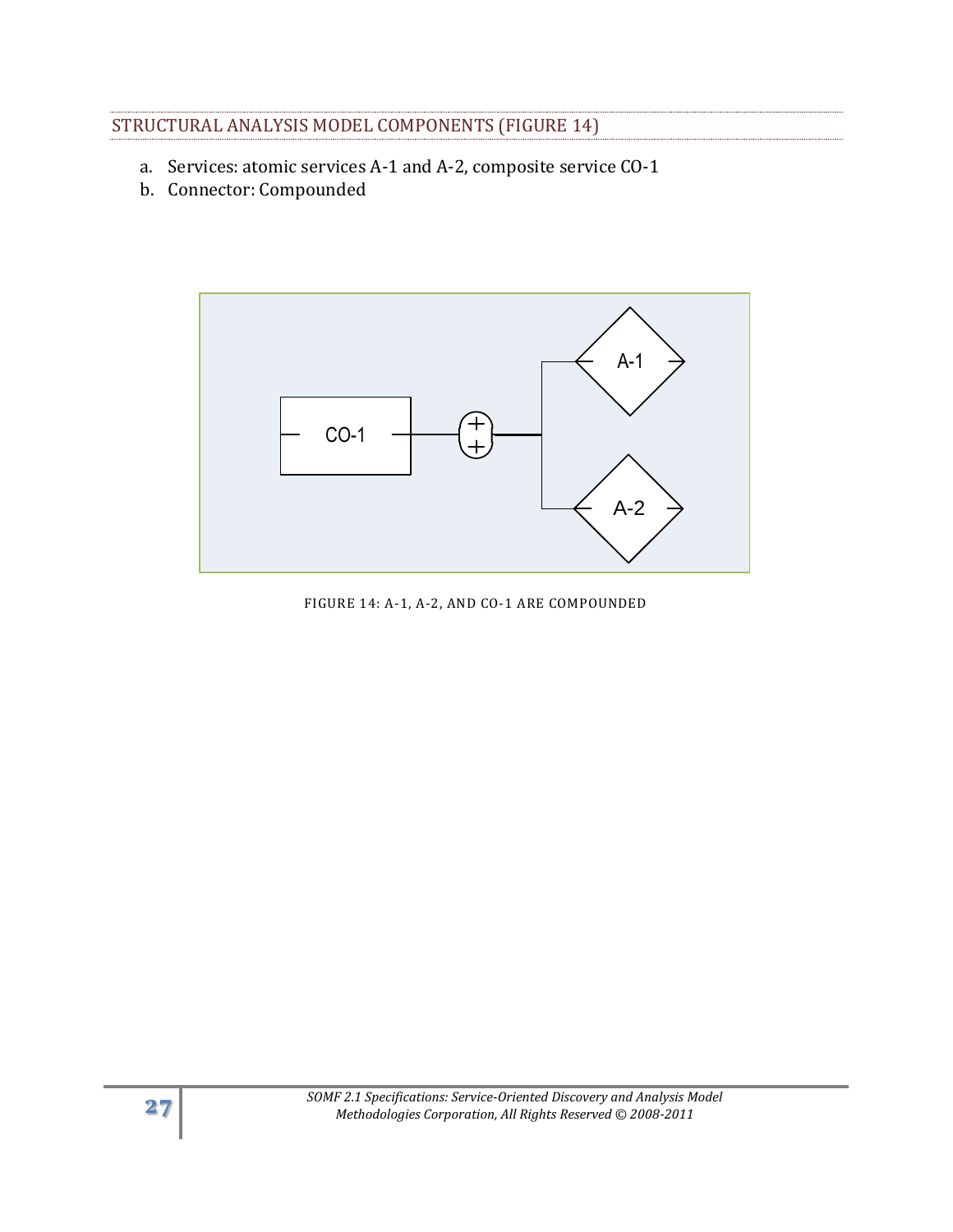# STRUCTURAL ANALYSIS MODEL COMPONENTS (FIGURE 15)

- a. Services: atomic services A-1, A-2, and unified A12
- b. Connector: Unified



FIGURE 15: A-1 AND A-2 ARE UNIFIED INTO A12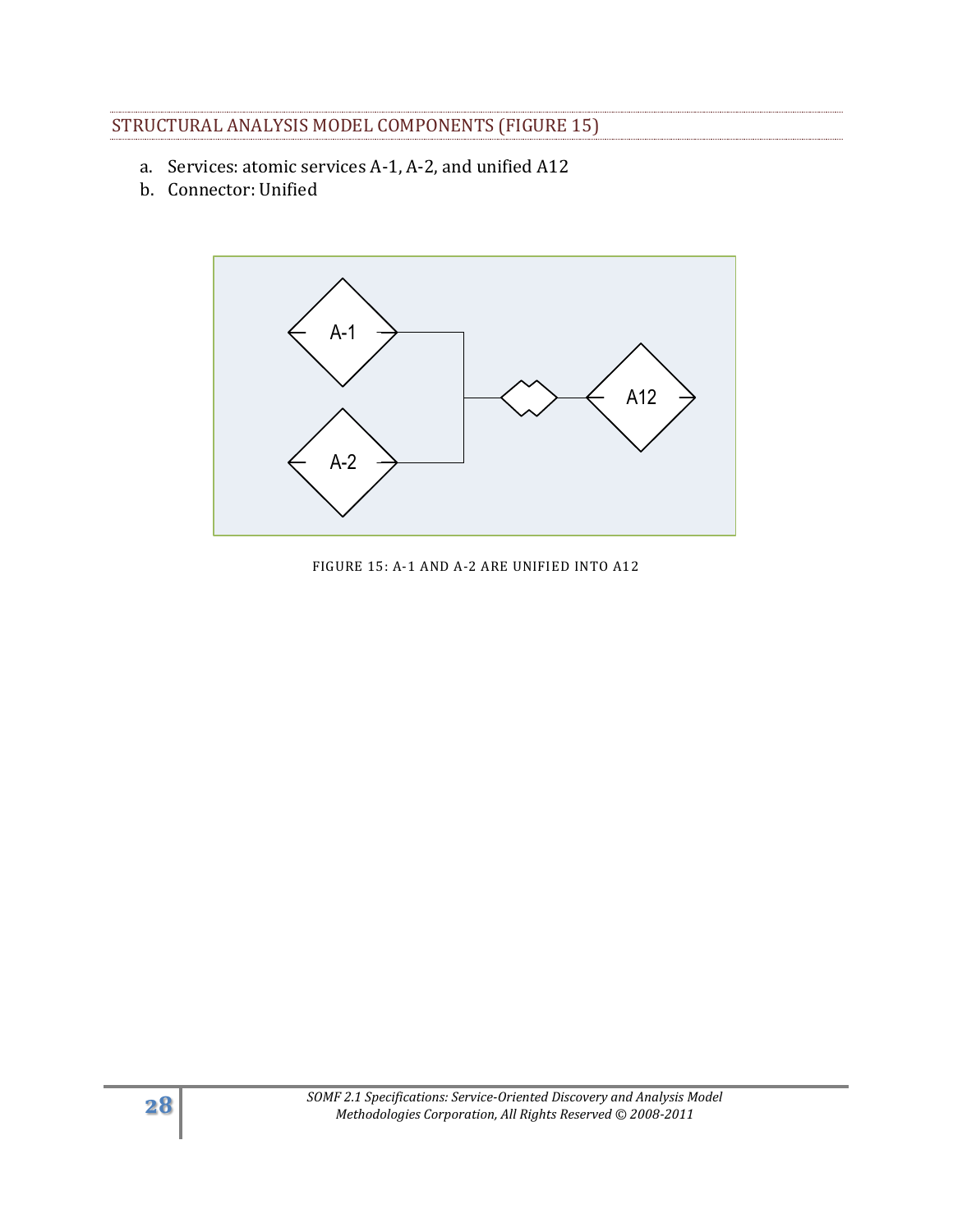# STRUCTURAL ANALYSIS MODEL COMPONENTS (FIGURE 16)

- a. Services: clusters CLU-1 and CLU-2, atomic services A-1 and A-2
- b. Connectors: Intersected and Overlapped



FIGURE 16: CLU-1 AND CLU-2 ARE INTERSECTED, A-1 AND A-2 RESIDE IN THE OVERLAPPED REGION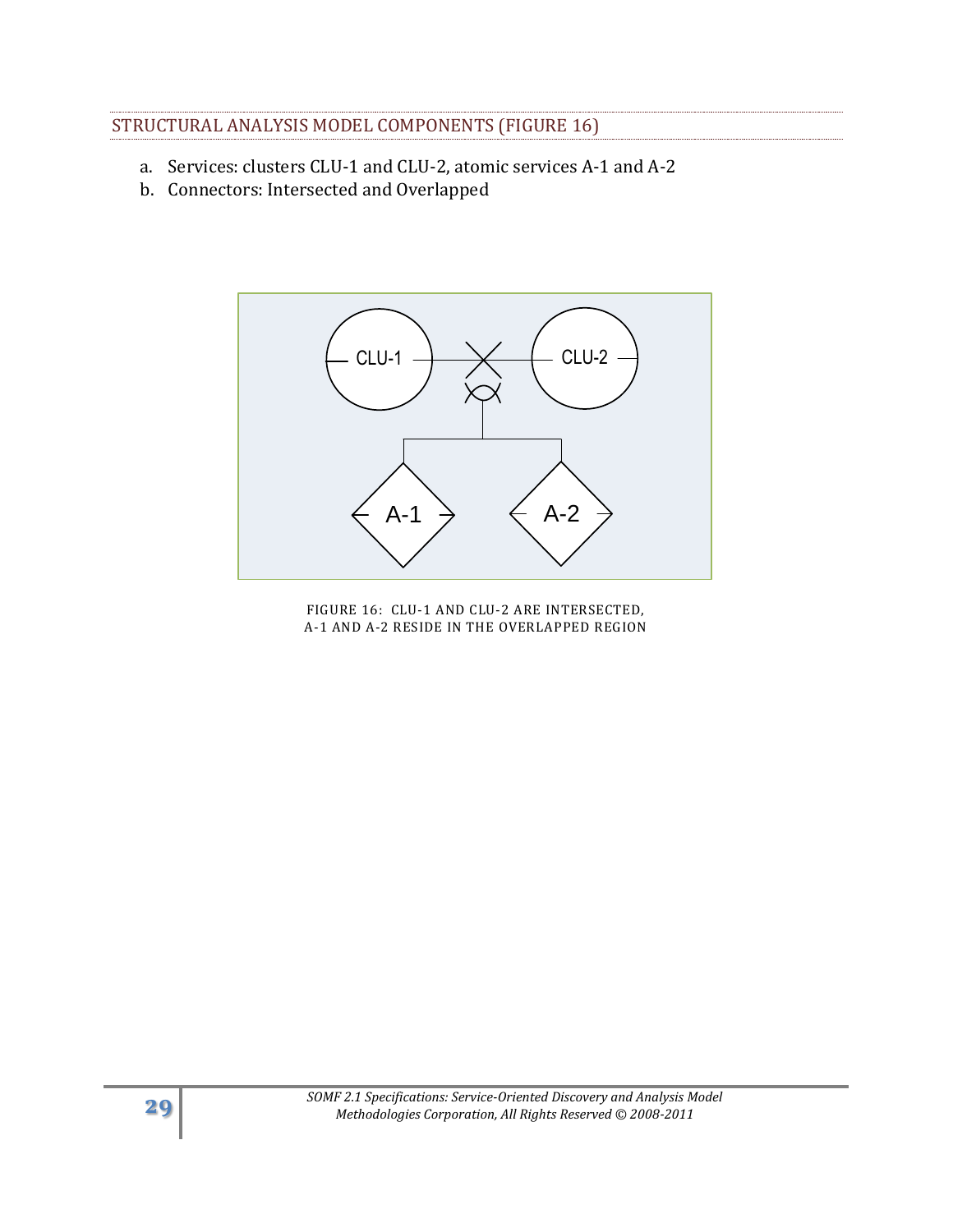# STRUCTURAL ANALYSIS MODEL COMPONENTS (FIGURE 17)

- a. Service/Consumer: atomic service A-1, consumer CON-1
- b. Connector: Bound



FIGURE 17: CON-1 AND A-1 ARE BOUND BY A CONTRACT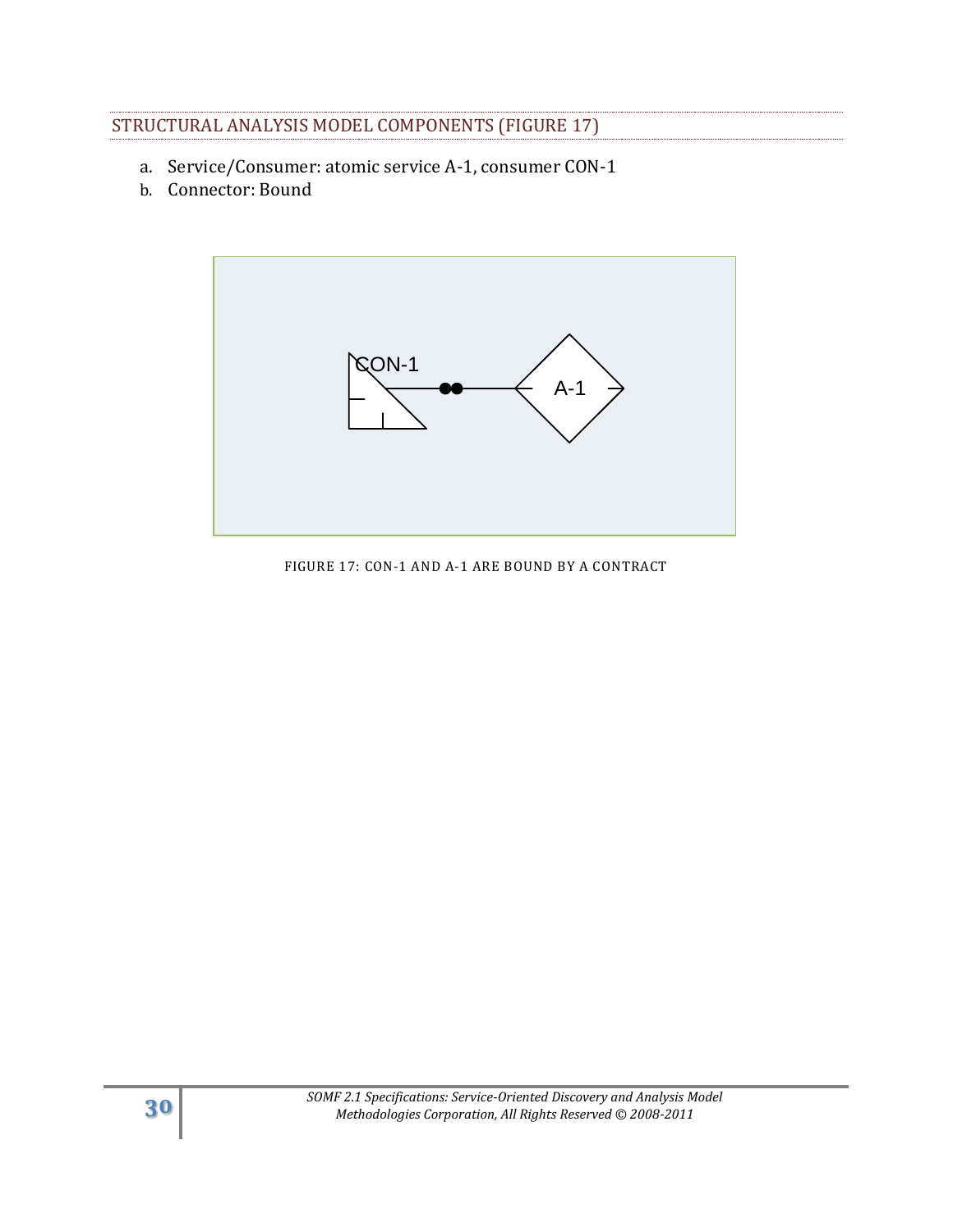# STRUCTURAL ANALYSIS MODEL COMPONENTS (FIGURE 18)

- a. Services: composite service CO-1, atomic service A-1
- b. Connector: Joined



FIGURE 18: CON-1 AND A-1 ARE JOINED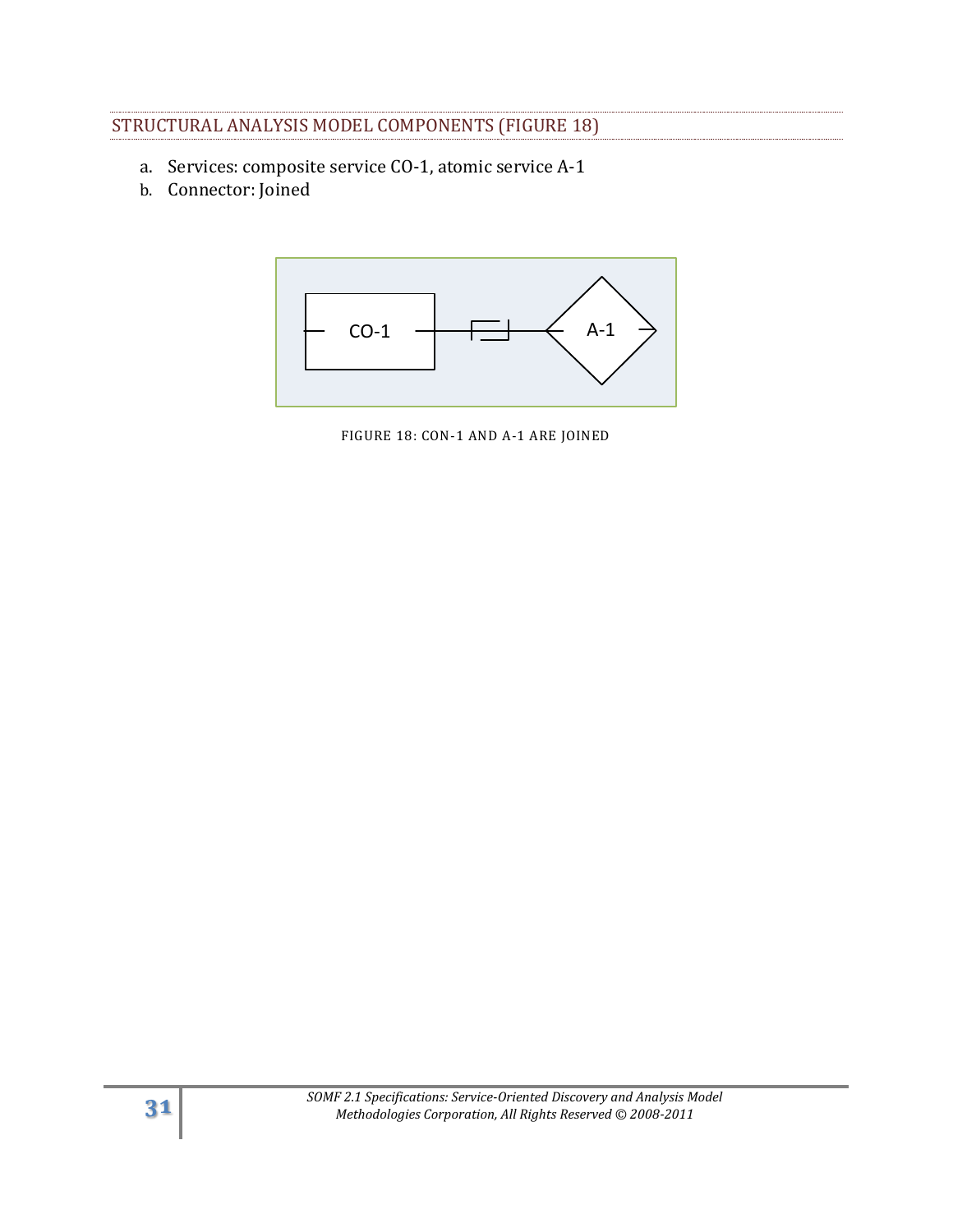# STRUCTURAL ANALYSIS MODEL COMPONENTS (FIGURE 19)

- a. Service: atomic service A-1
- b. Connector: Offset



FIGURE 19: THE STRUCTURE OF A-1 IS OFFSET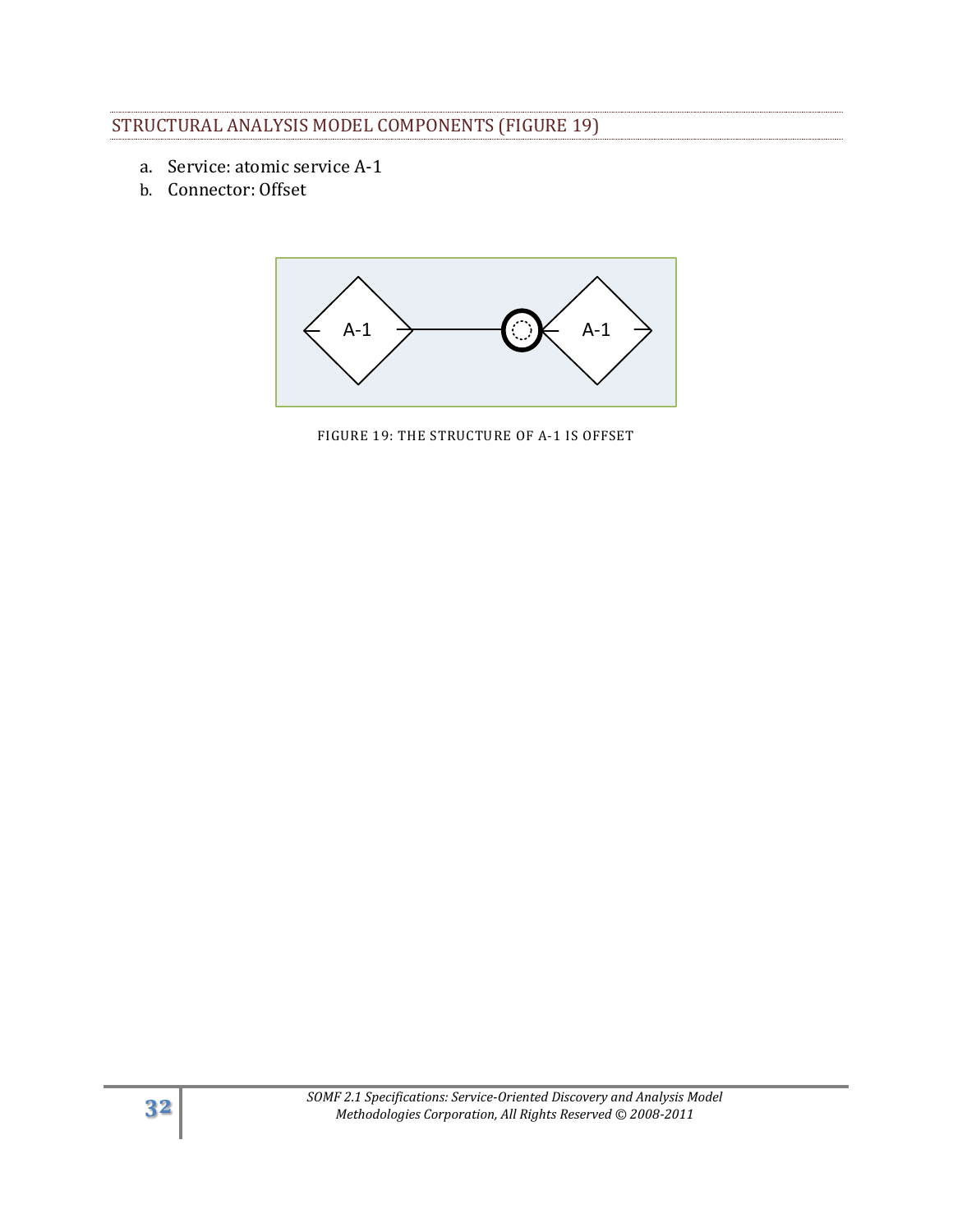## STRUCTURAL ANALYSIS MODEL COMPONENTS (FIGURE 20)

- a. Service: atomic service A-1
- b. Connector: Trimmed



FIGURE 20: THE STRUCTURAL SCALE OF A-1 IS REDUCED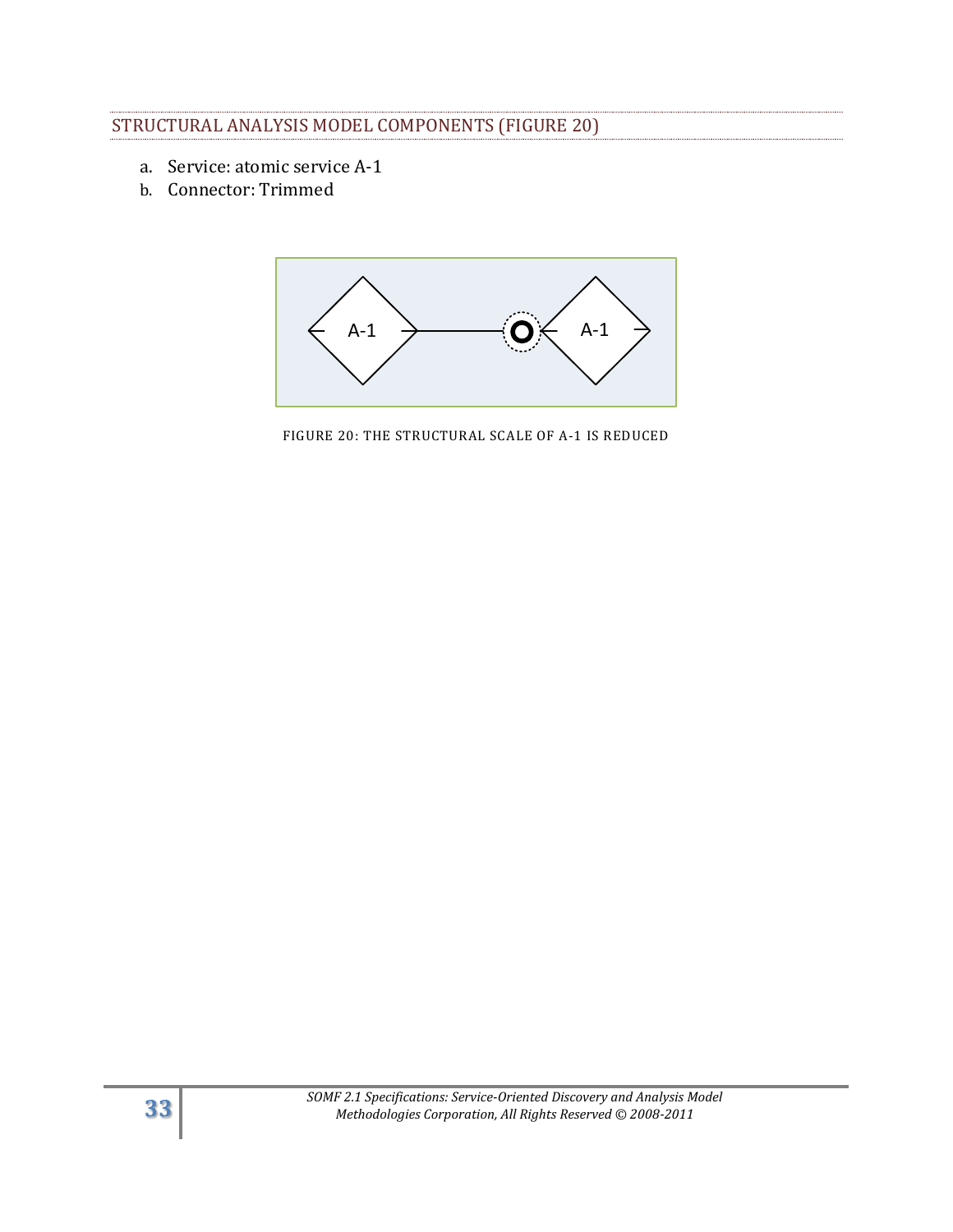### STRUCTURAL ANALYSIS MODEL COMPONENTS (FIGURE 21)

- a. Fragmented service space contains:
	- i. Atomic services A-1, A-2, and A-3
- b. Services: composite service CO-1
- c. Connectors: Fragmented, Subtracted
- d. Operations: 1) CO-1 is fragmented 2) CO-1 is subtracted (retired)



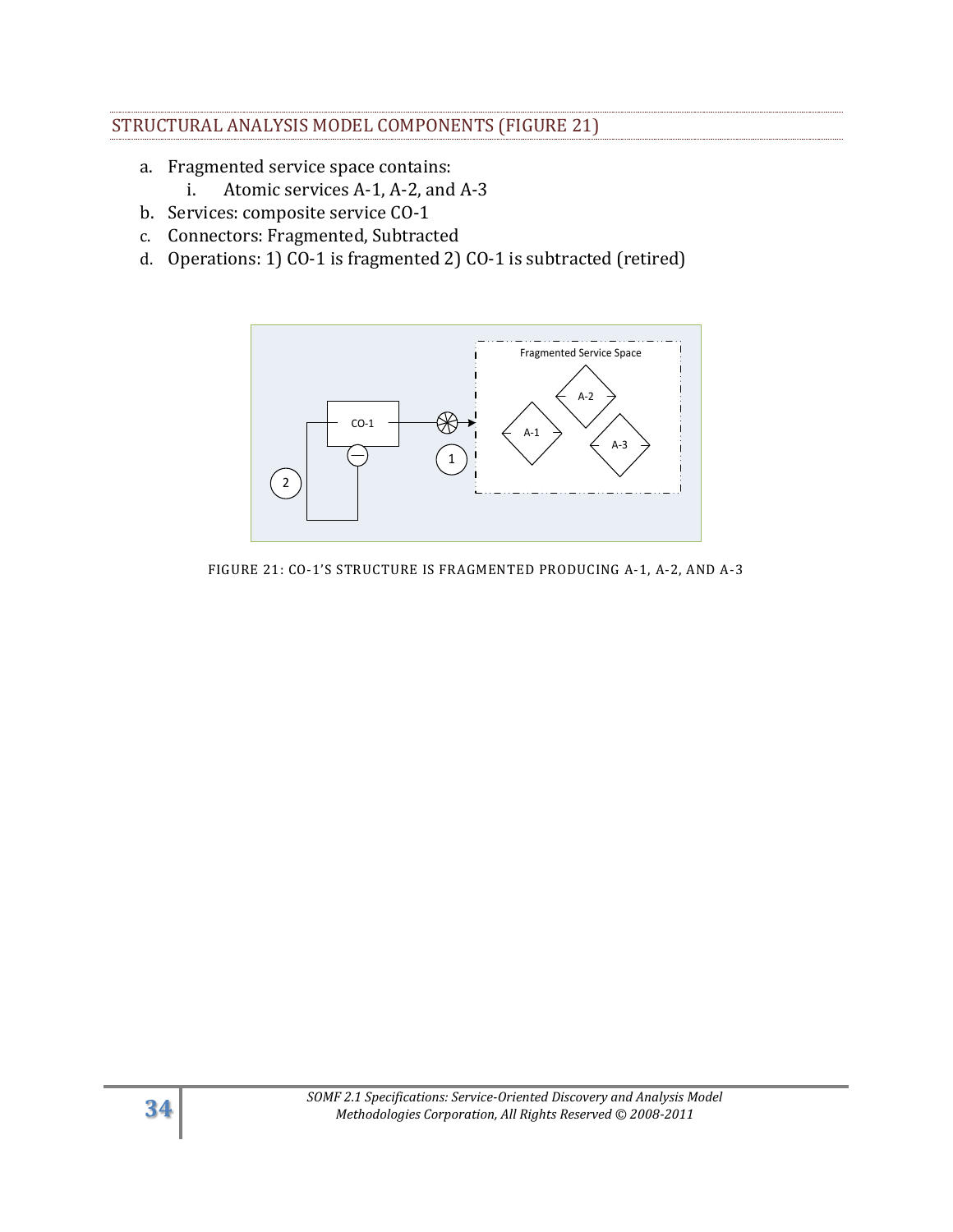# STRUCTURAL ANALYSIS MODEL COMPONENTS (FIGURE 22)

- a. Service Containment Space Accounting Composite Service contains:
	- i. Services: composite service CO-1, atomic services A-1, A-2, and A-3
	- ii. Connectors: Decomposed, Decoupled, Transformed
- iii. Operations: 1) Service decomposition, 2) Service decomposition 3) Service transformation
- b. Outside consumer: CON-1
- c. Consumer CON-1 is bound by a contract (using the Bound connector) to the Accounting Composite Service



FIGURE 22: CON-1 IS BOUND BY A CONTRACT TO ACCOUNTING COMPOSITE SERVICE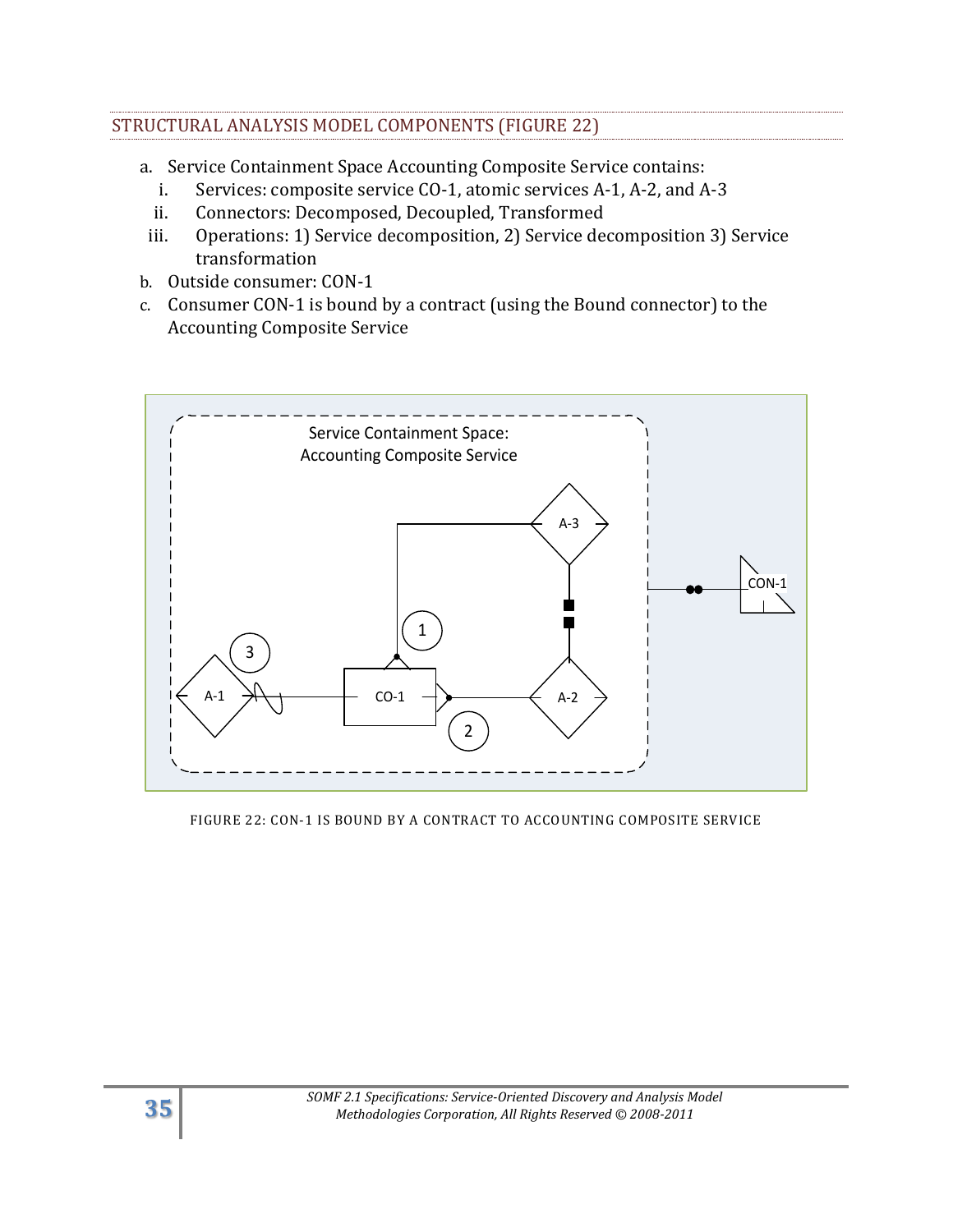## STRUCTURAL ANALYSIS MODEL COMPONENTS (FIGURE 23)

- a. IntraCloud Space Public Cloud contains:
	- i. Services: service clusters CLU-1 and CLU-2, composite service CO-1
	- ii. Connectors: Bound
- b. Extracloud Space contains:
	- i. Services/Consumers: composite service CO-2, atomic service A-1, and consumers CONS-1 and CONS-2
	- ii. Connectors: Bound, Aggregated, Decompose
- c. IntraCloud Space is linked to the ExtraCloud Space by the contract formed between service cluster CLU-2 and atomic service CO-2



#### FIGURE 23: LINKING INTRACLOUD SPACE PUBLIC CLOUD TO EXTRACLOUD SPACE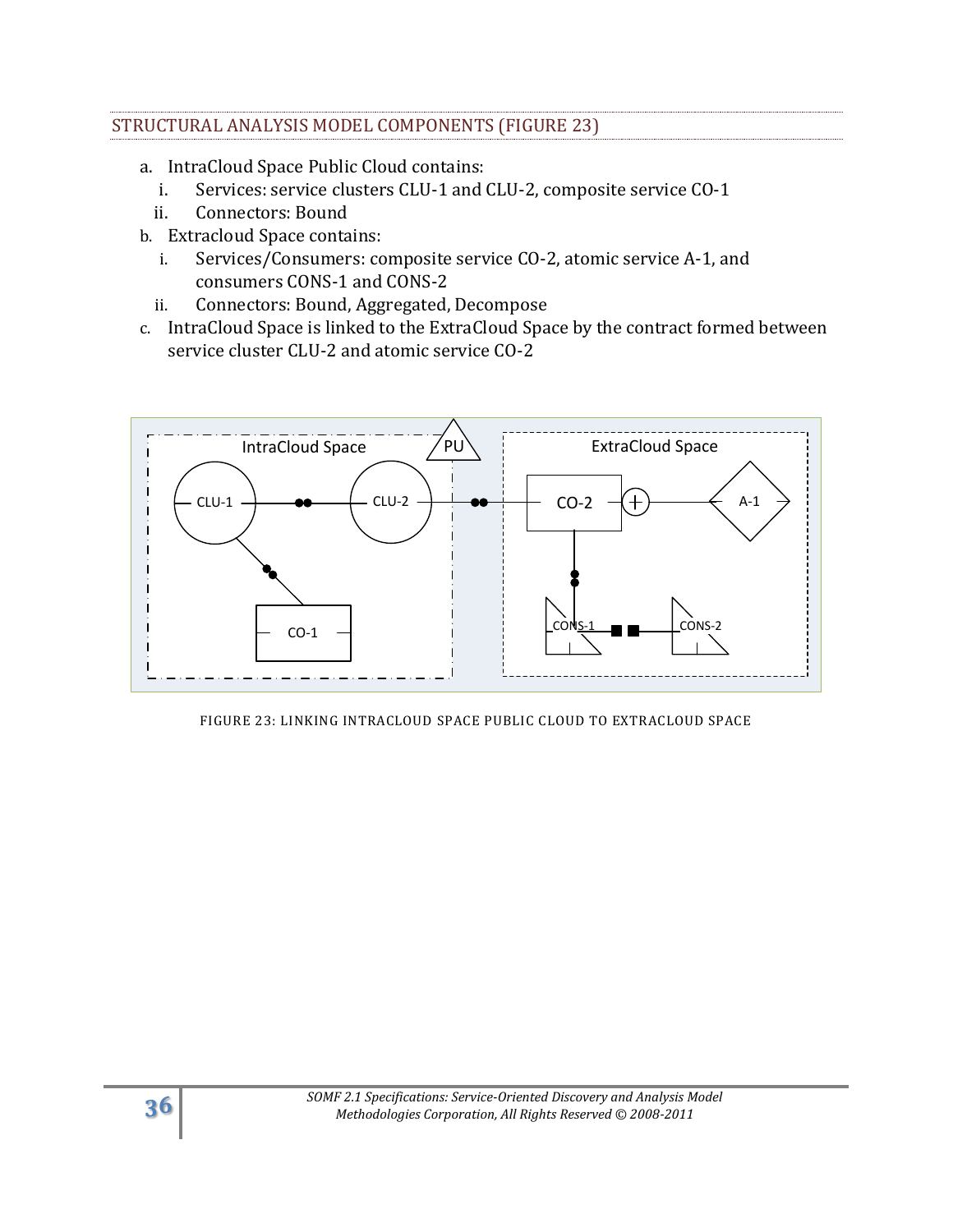# STRUCTURAL ANALYSIS MODEL COMPONENTS (FIGURE 24)

- a. Clouds: Hybrid Cloud CLO-1, Private Cloud CLO-2
- b. Connector: cloud CLO-1 and CLO-2 are intersected by using the Intersected connector
- c. Overlapping region contains:
	- i. Services: service cluster CLU-1, composite service CO-1, atomic services A-1 and A-2 aggregated into CO-1
- b. Connectors: Overlapped, Coupled, Aggregated



FIGURE 24: AN OVERLAPPING REGION FORMED BY THE INTERSECTION OF CLO-1 AND CLO-2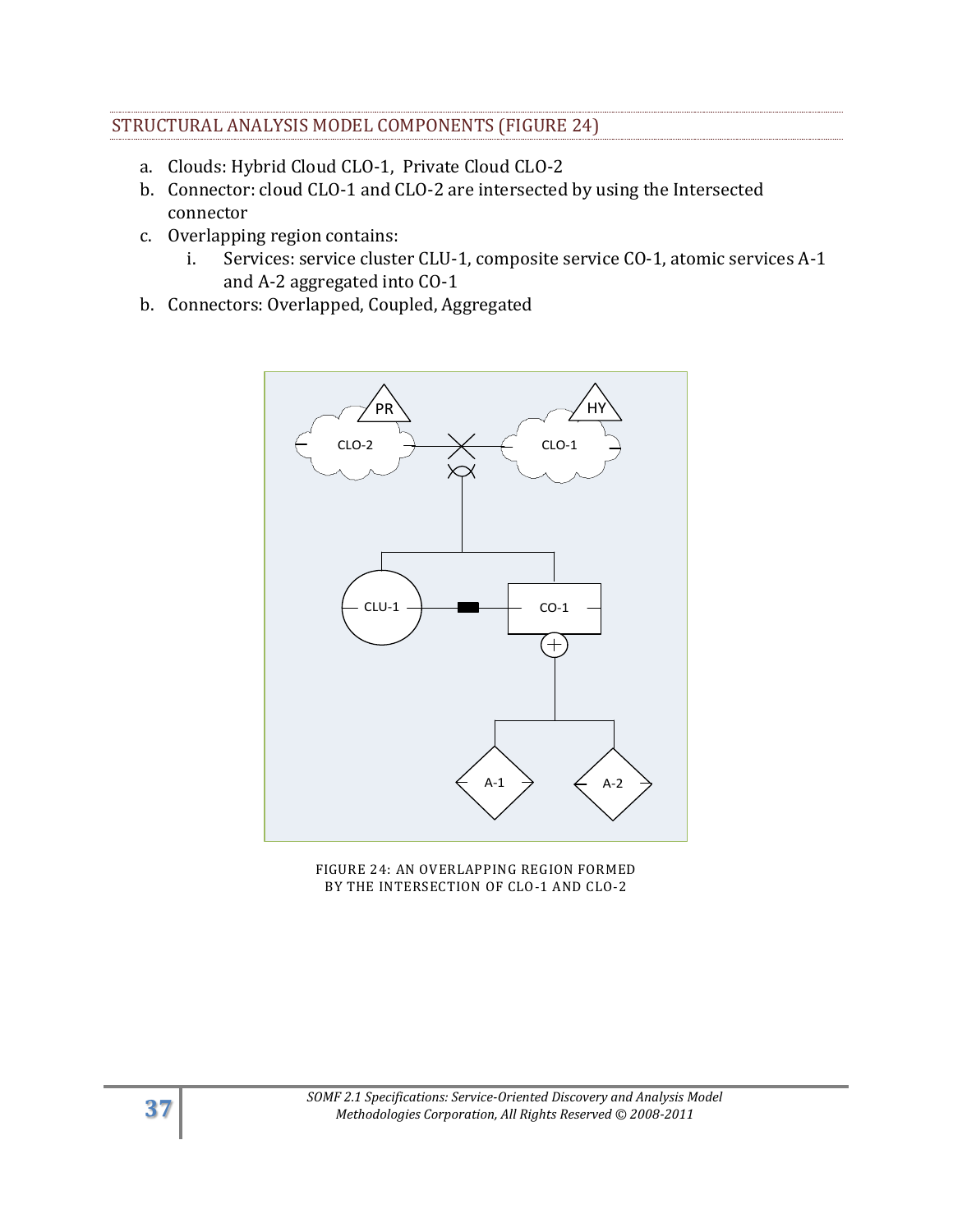## STRUCTURAL ANALYSIS MODEL COMPONENTS (FIGURE 25)

- a. Cloud: Hybrid Cloud CLO-1
- b. Cloud CLO-1 structure contains:
	- i. Service clusters: CLU-1 and CLU-2
	- ii. Services: composite service CO-3, atomic service A-1
- c. Cluster CLU-1 contains:
	- a. Services: atomic service A-2, composite service CO-1
- d. Composite service CO-2 is subtracted from cloud CLO-1
- e. Connectors: Aggregated, Subtracted